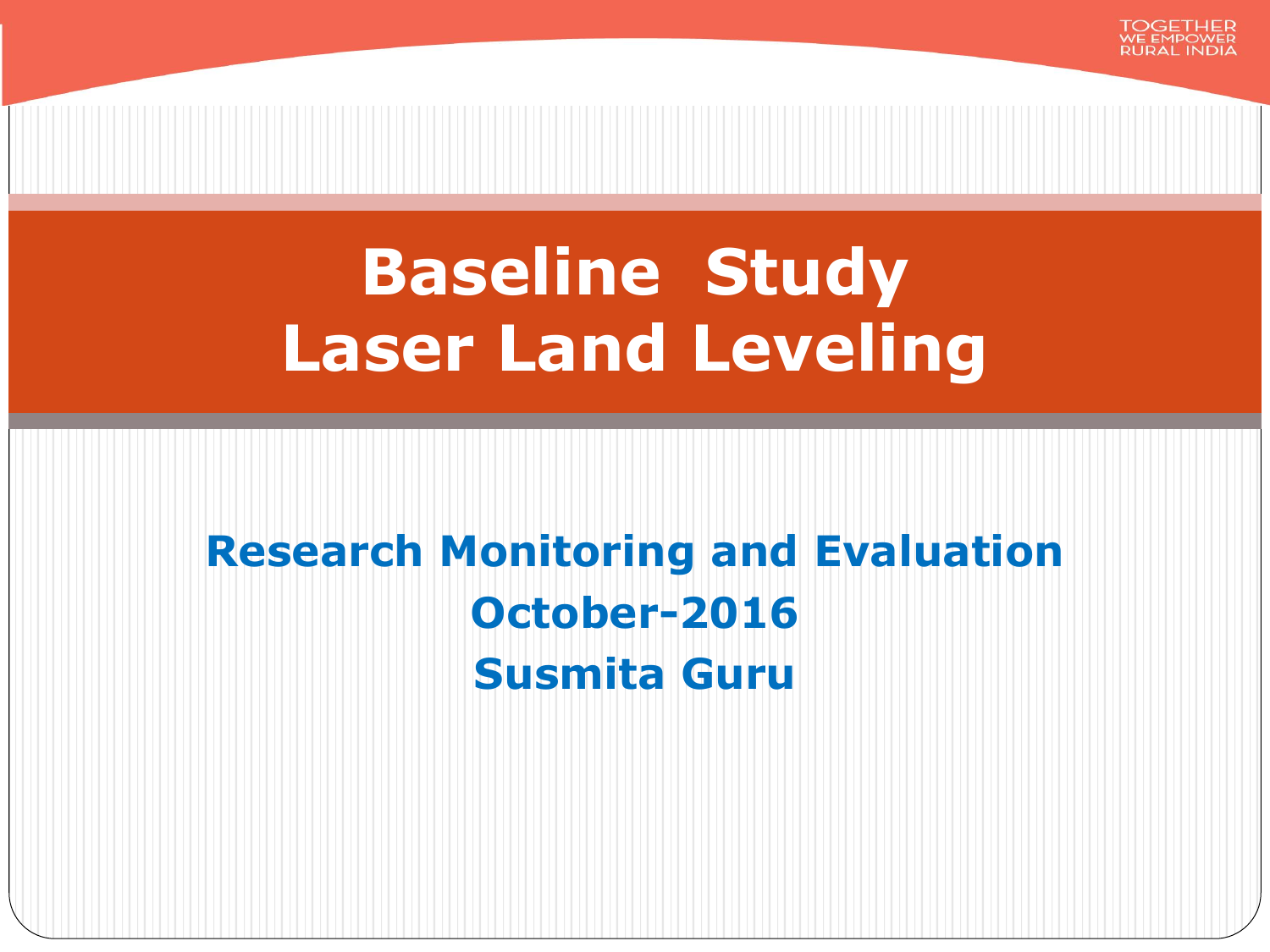# Background



What is laser land leveling? (3L) **\*The uneven lands are leveled through** the laser technology within a certain degree of desired slope using a guided laser beam throughout the field

## Benefits of 3L

1. Save 25-30% water in irrigation 2. Improve crop yields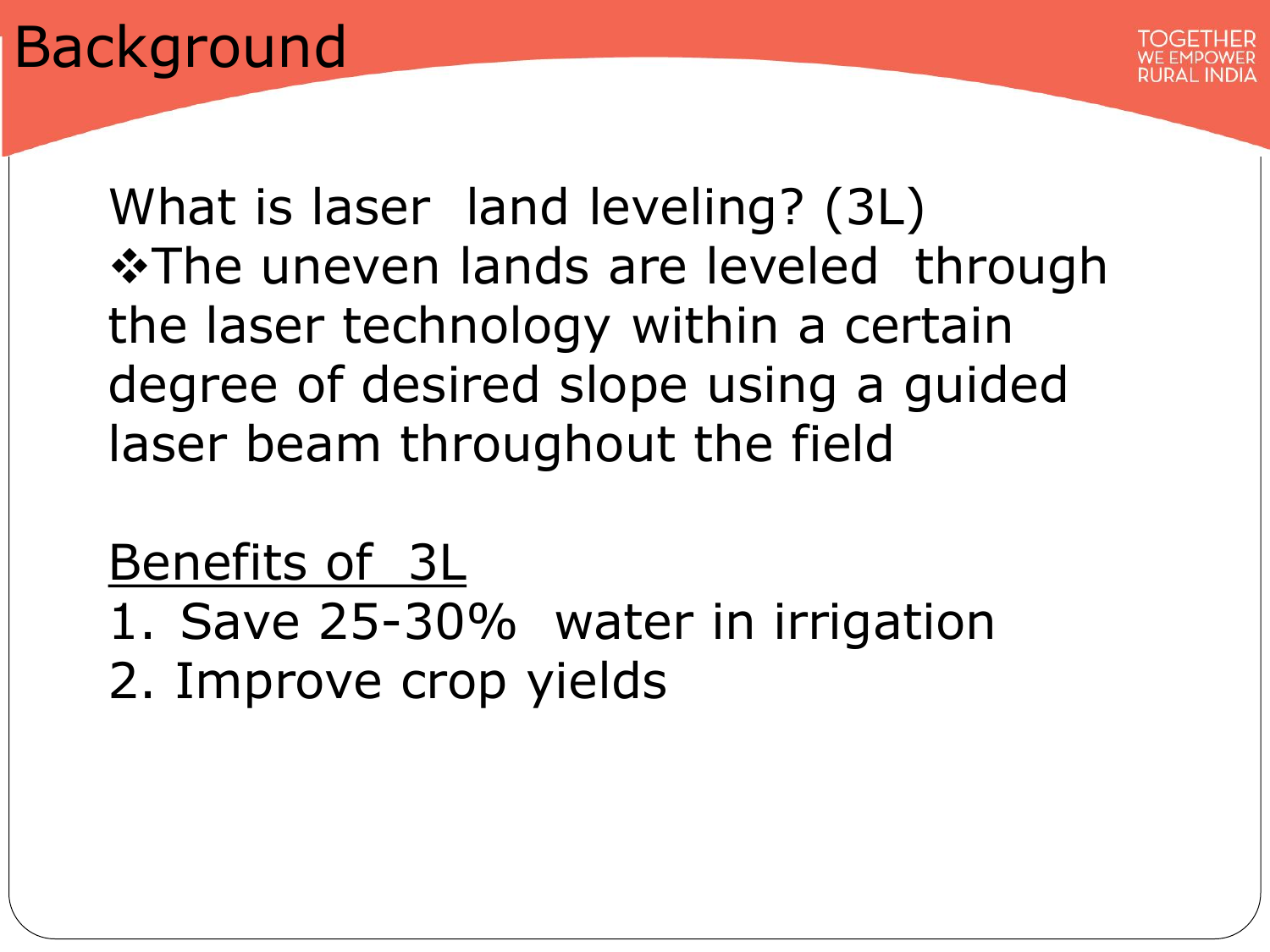



- 3. Uniform germination
- 4. Reduce weed problem
- 5. Improve uniformity in crop maturity
- 6. Reduce labour cost
- 7. Time saving in irrigation and reduce labour needs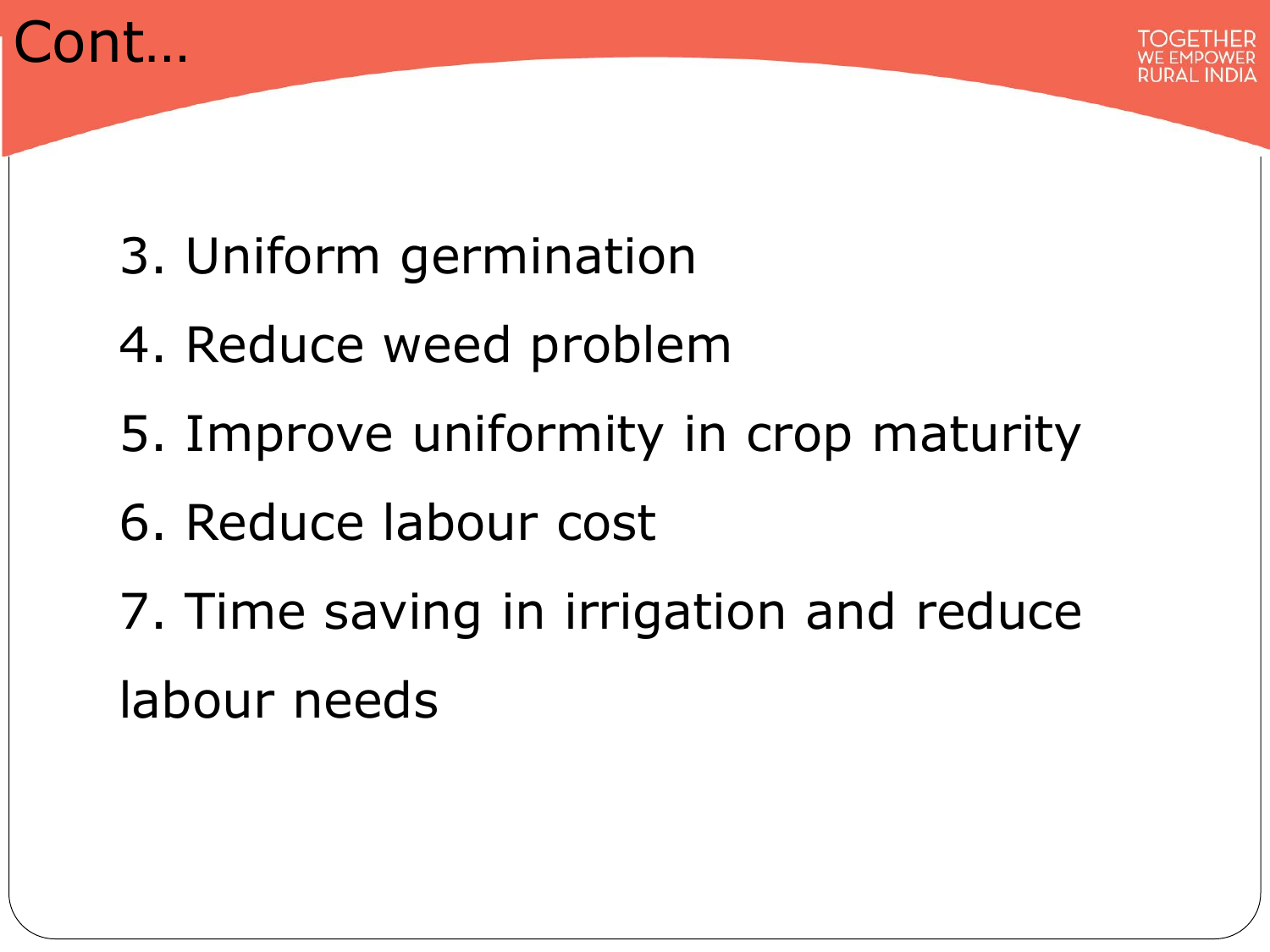Towards creating a self sustaining agricultural practice, SF has taken an initiative to level the lands of farmers through laser technology

❖ The pilot project covered 7 villages and two blocks

 $\triangle$ Nagina=6 Firozpur Jhirka=1

❖ 120 acres of land of 120 farmers (1 acre each) have been leveled through the technology with an subsidized amount.

**❖ There were no selection criteria's for the** beneficiaries.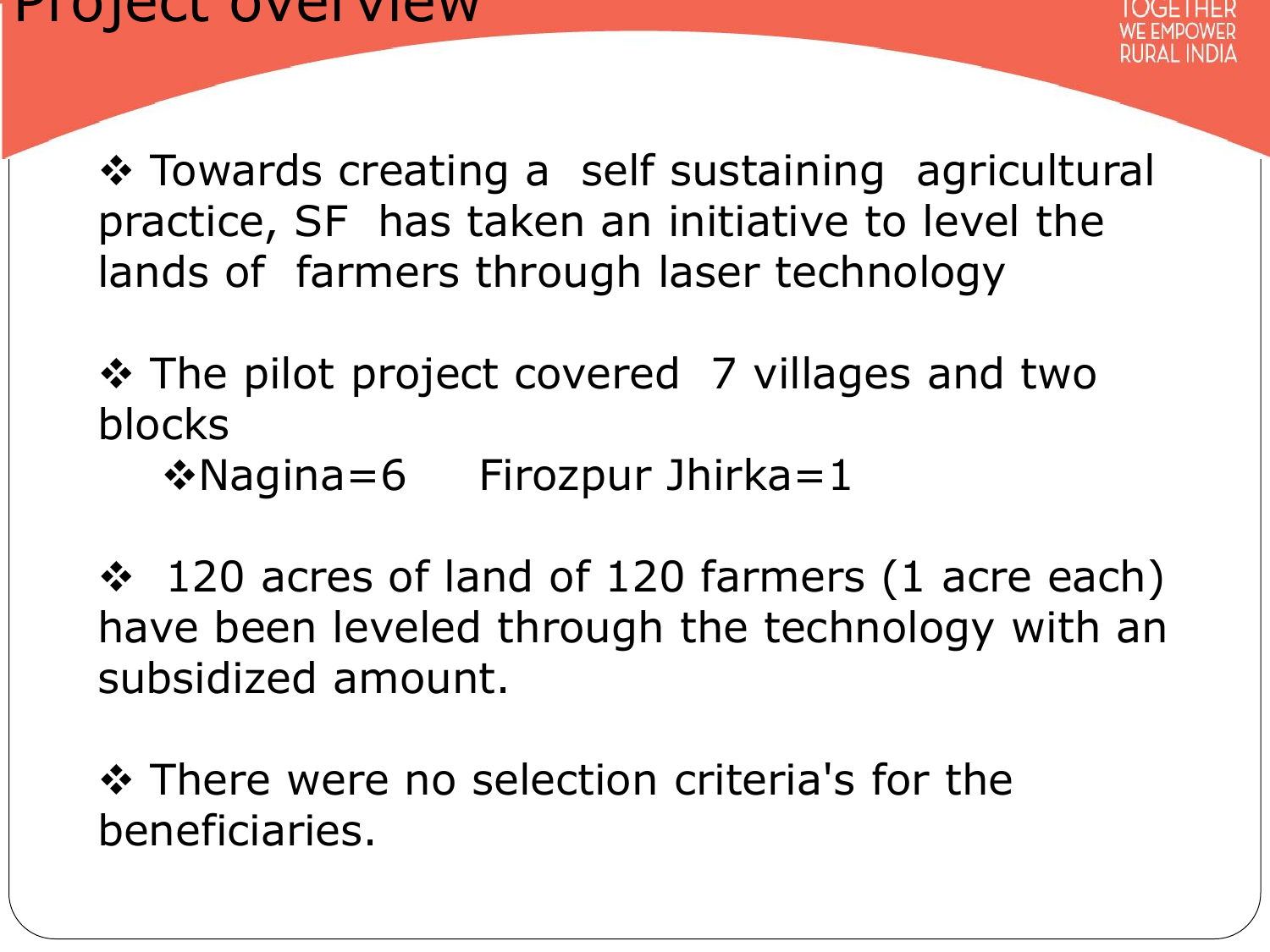# Log frame

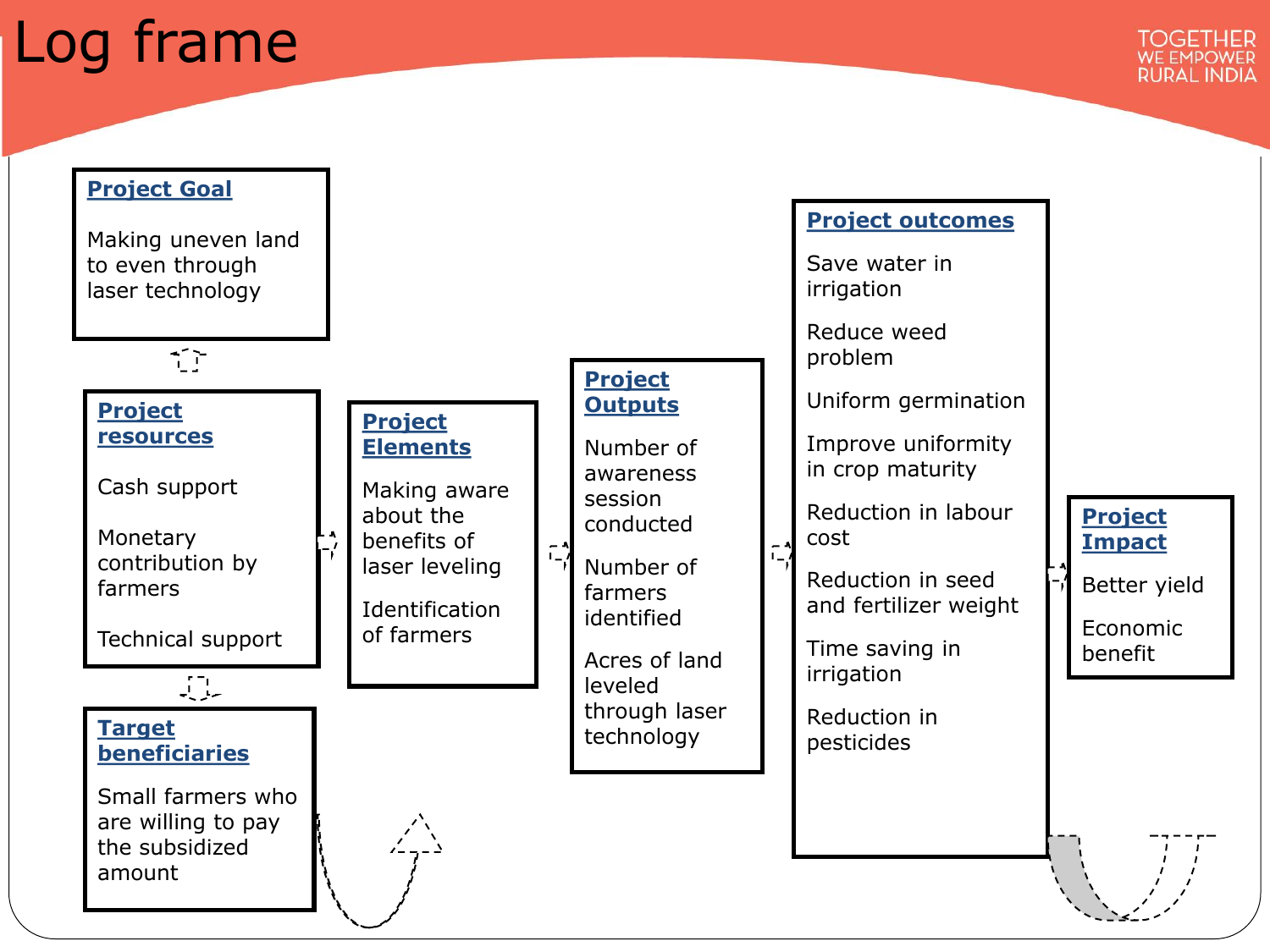

Information are collected in respect to :

- Quantity of water, time and money spends on irrigation
- Labour cost on irrigation, weeding and
- insecticide
- Amount of seeds and fertilizers used on farming uniformity in respect to crop germination and crop maturity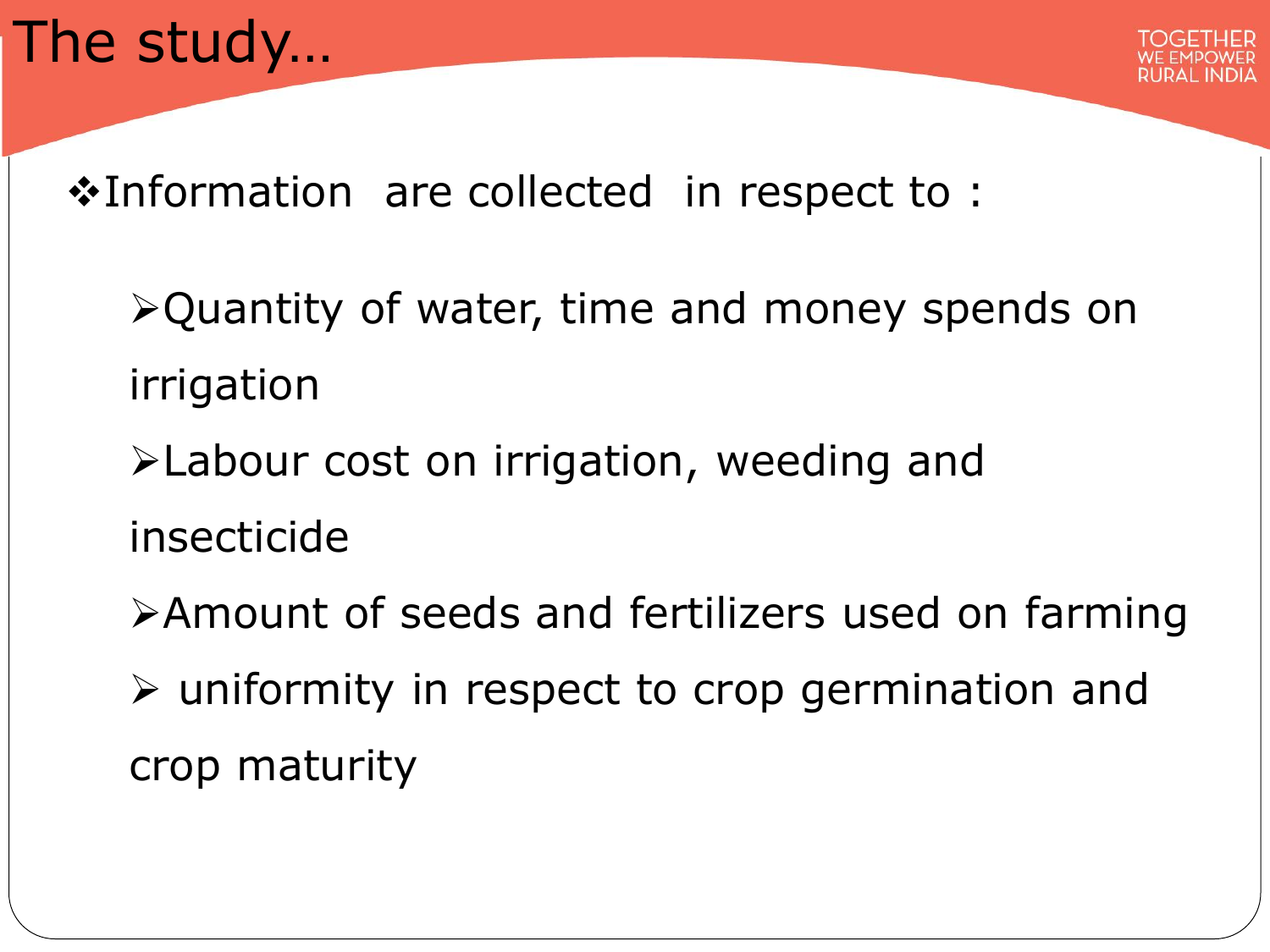# Methodology



## **☆Methods**

Qualitative and Quantitative

❖Tools:

Structured coded Interview schedule

Focus Group Discussion

<u>**❖Sampling**</u>

Villages: Purposive sampling

Respondents: Random purposive sampling

## ❖ Sample Size

 $\geq 60$  (50% of the beneficiaries)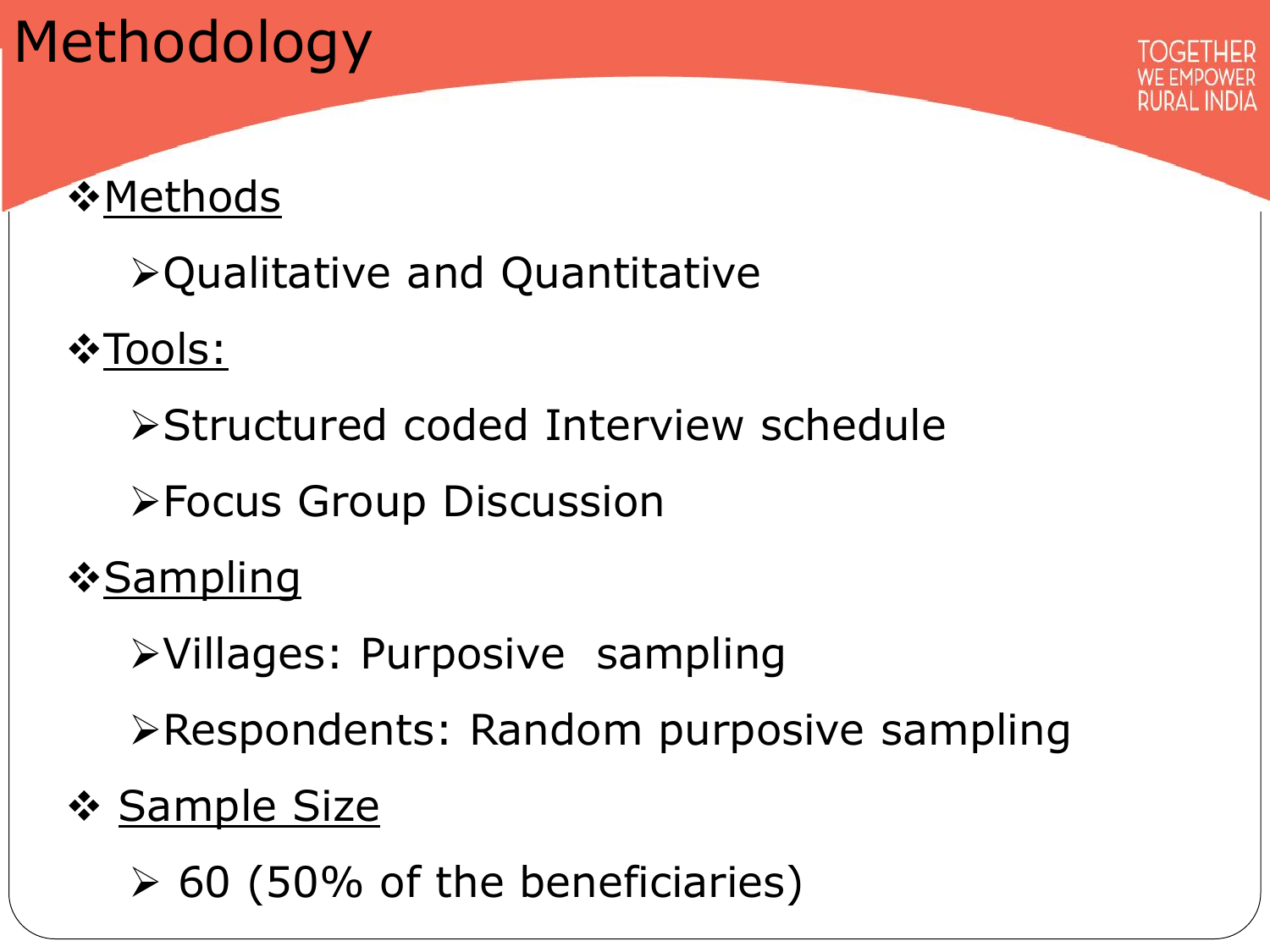## Village wise Distribution of respondents

| <b>Village</b> | <b>Samples</b> |
|----------------|----------------|
| <b>Bhadas</b>  | 7              |
| Jataka         | 17             |
| Mandikhera     | 13             |
| Nagina         | 18             |
| Siswana        | 5              |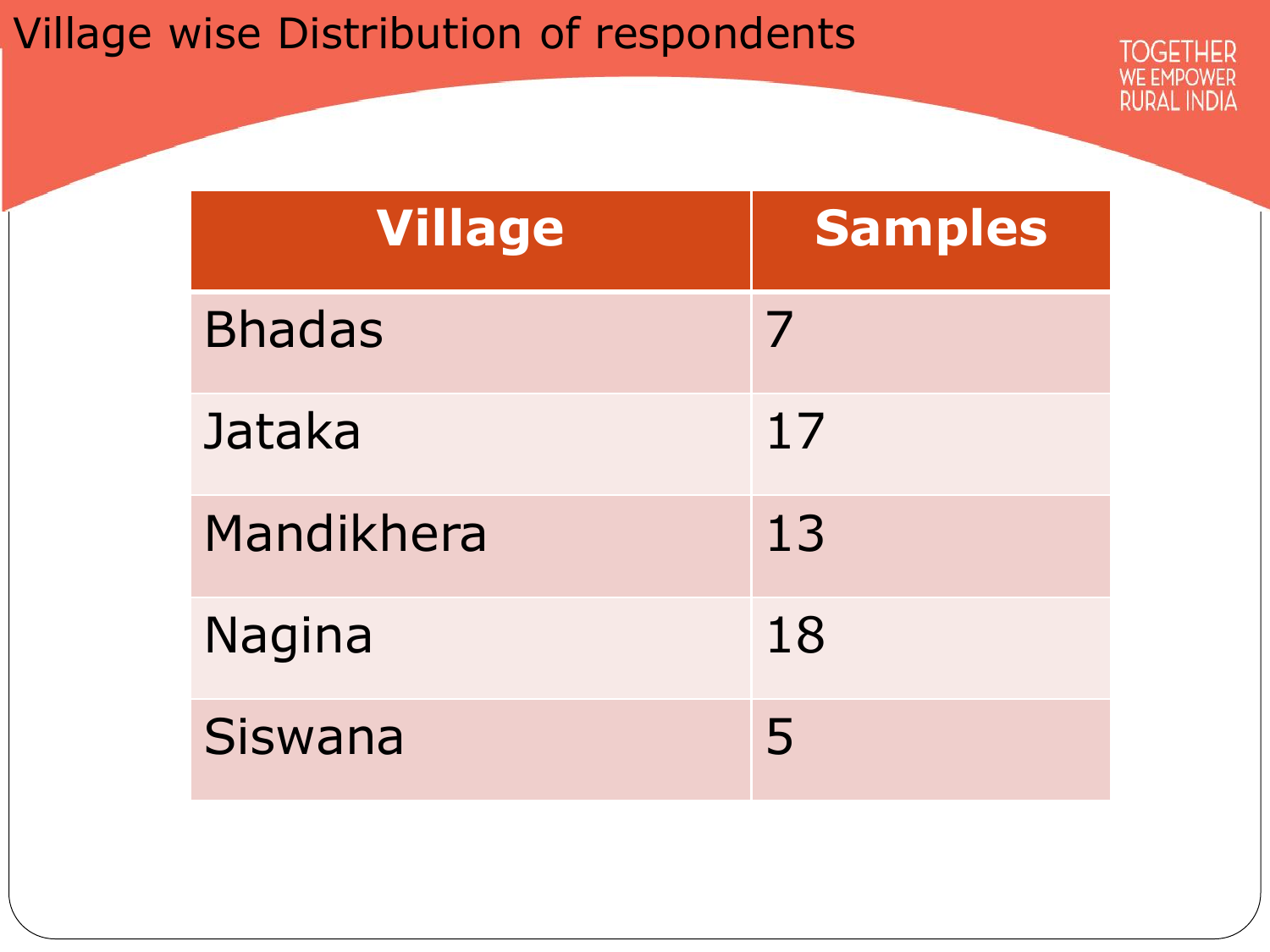#### Respondents profile



- ❖ 55% of respondents are Muslim and 45% are Hindu
- 55% belong to Other Backward Caste (OBC), followed by General (38.3%) and Scheduled Caste (4%)
- Family structures is primarily nuclear(73.3%)
- ❖ 93.3% of respondents belong to Above Poverty Line (APL)
- $\cdot$  The average land holdings of the farmers is 5 acre
- ❖15% of the farmers are illiterate

**Note**: Majority of the farmers (57%) have1 to 3 acres of land and only 5% farmers have 20 to 32 acres of land, others have between 4 to 12 acres of land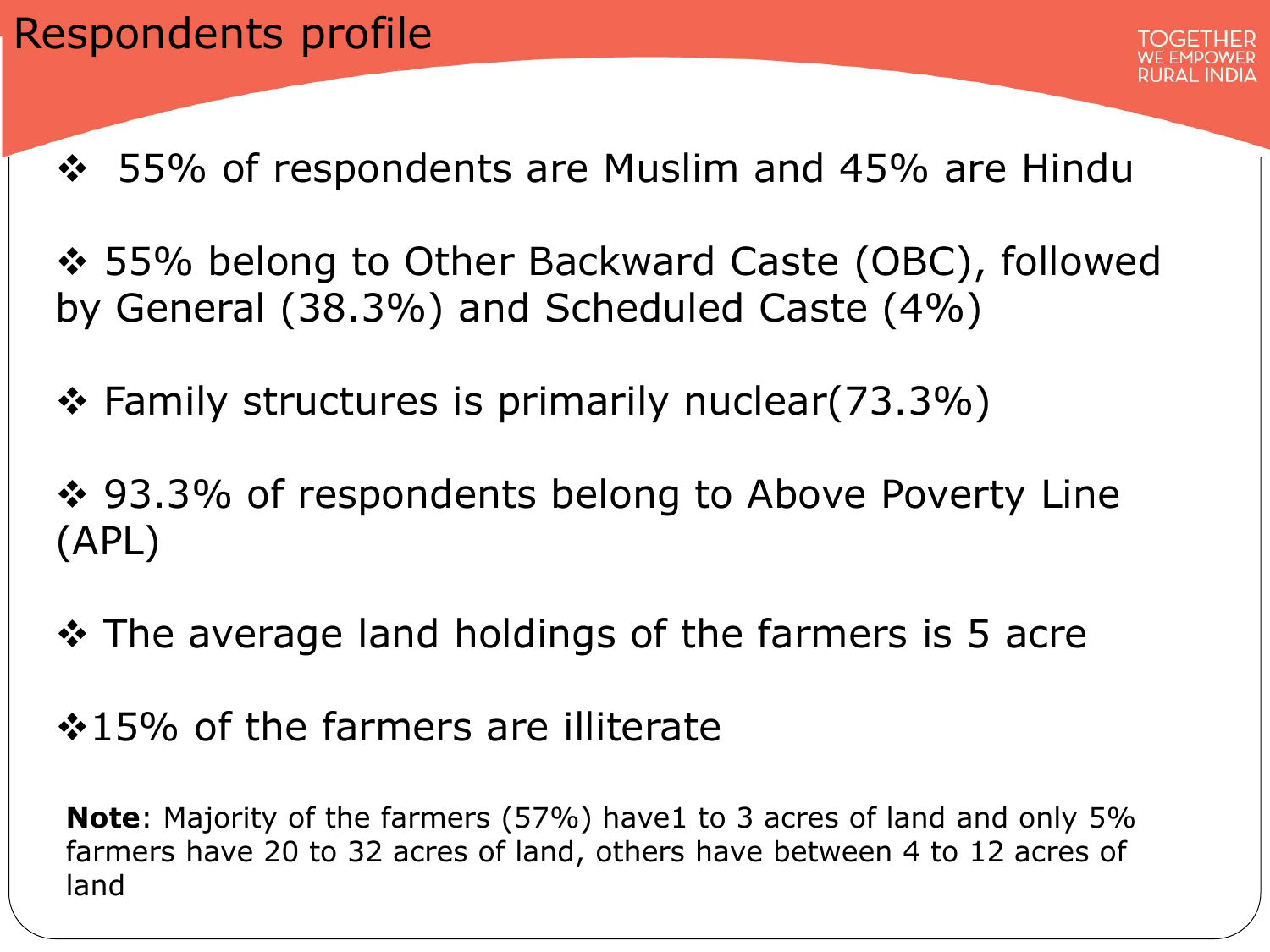# Ownership…



 28% of farmers do not have bore wells & submersible

## $\checkmark$  They depend on purchase water for the purpose of irrigation

**Note**: Bore wells generally run through diesel and submersibles through electricity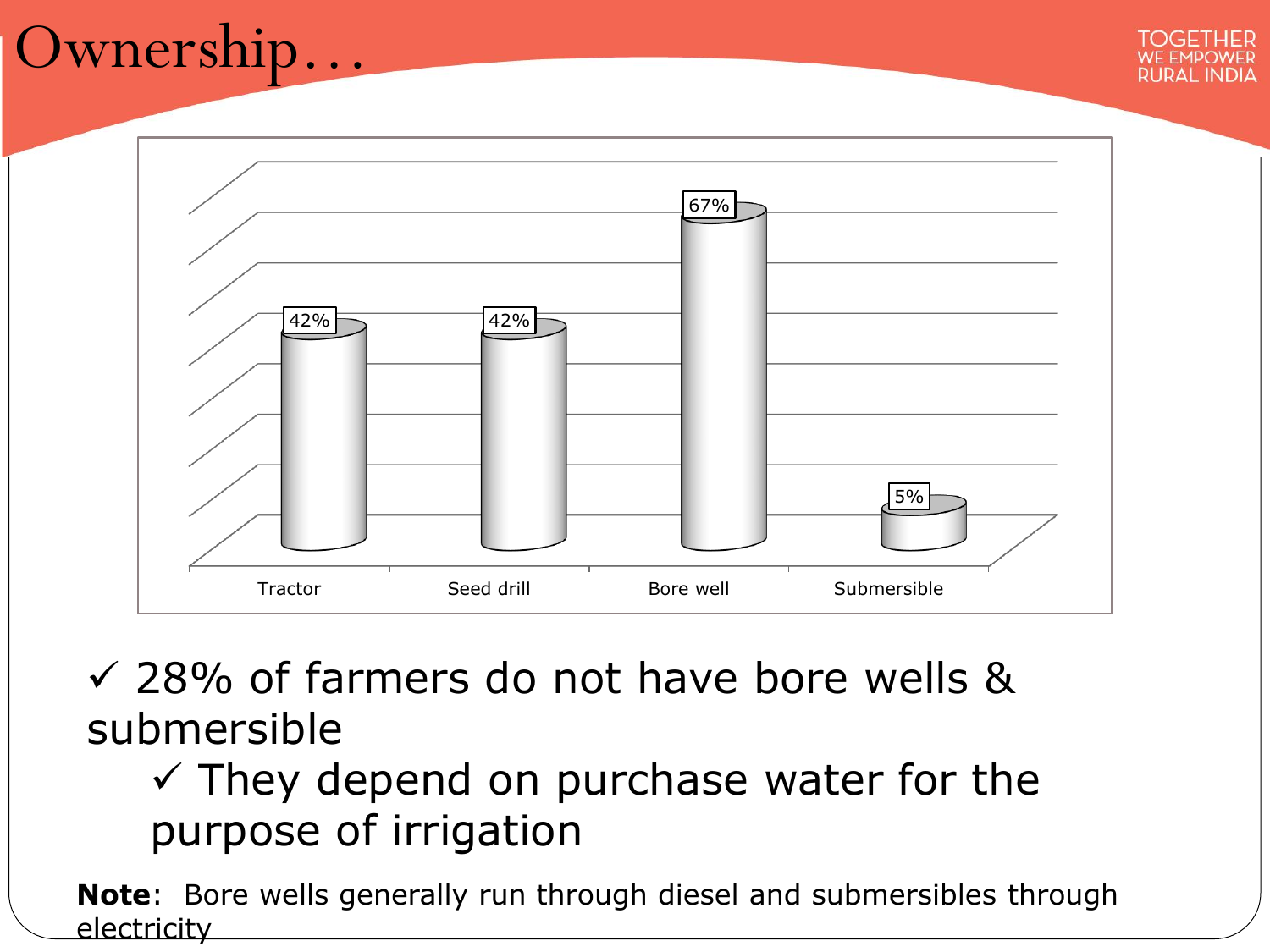$\checkmark$  Only 5% of farmers having submersible and 67% have bore wells

 $\sqrt{T}$ he average depth of the bore wells is 37 feet

 $\checkmark$  The average distance of the bore wells from the laser leveled land is 126 meter

 $\checkmark$  The average depth of submersible is 146 feet

 $\checkmark$  Average distance of submersible from the laser leveled land is 1666 meter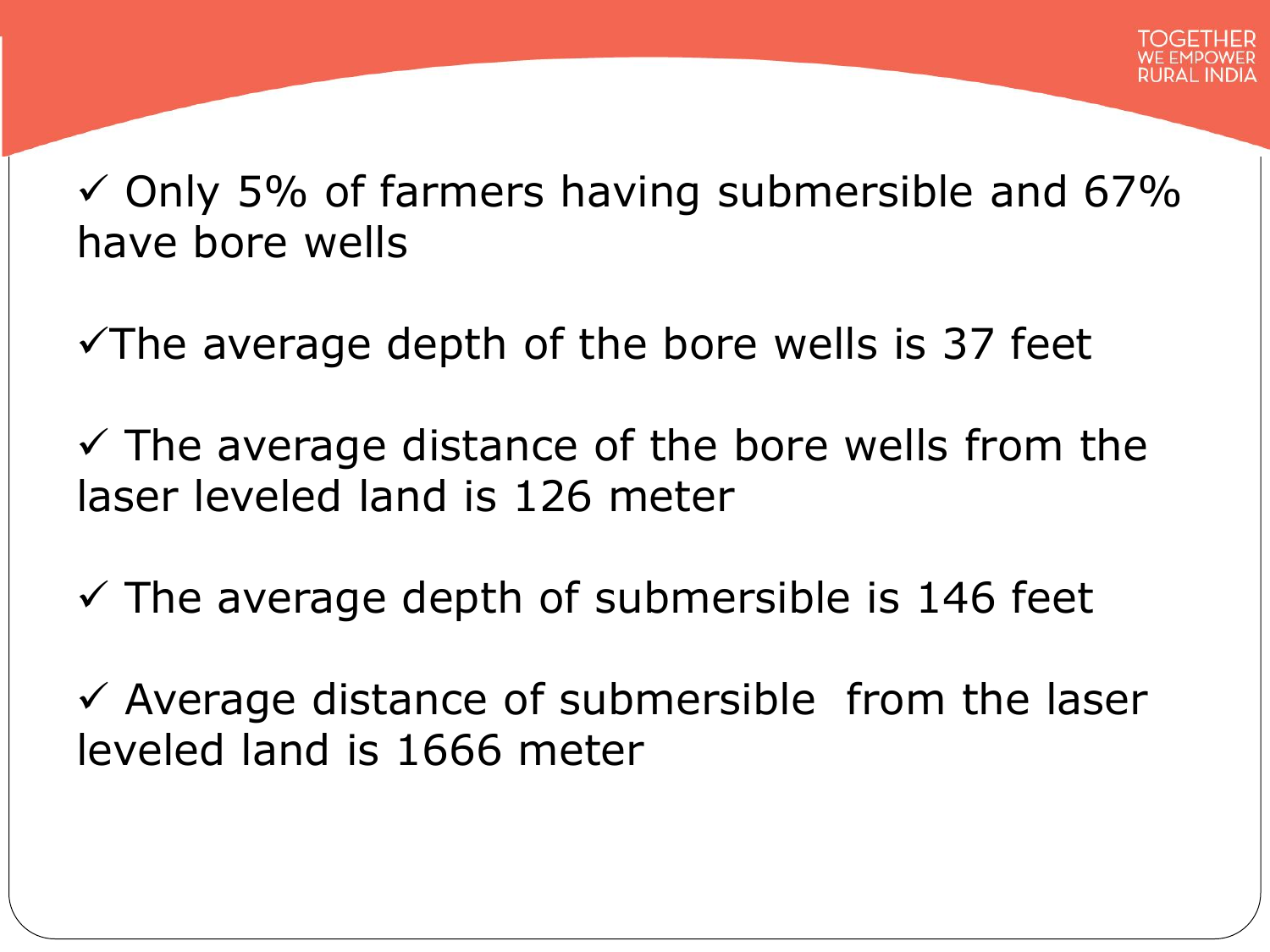❖ Dependency on purchase water for the purpose of irrigation is 45%\*

❖ Purchasing water from the same village is a common phenomenon (100%)

❖ The average distance of the source of purchased water is 309.25 meter

❖ The average hours for irrigating the field through purchase water is 16 hours (one time)

Note: Water purchased by both the categories of farmers who owns bore wells and who do not own bore wells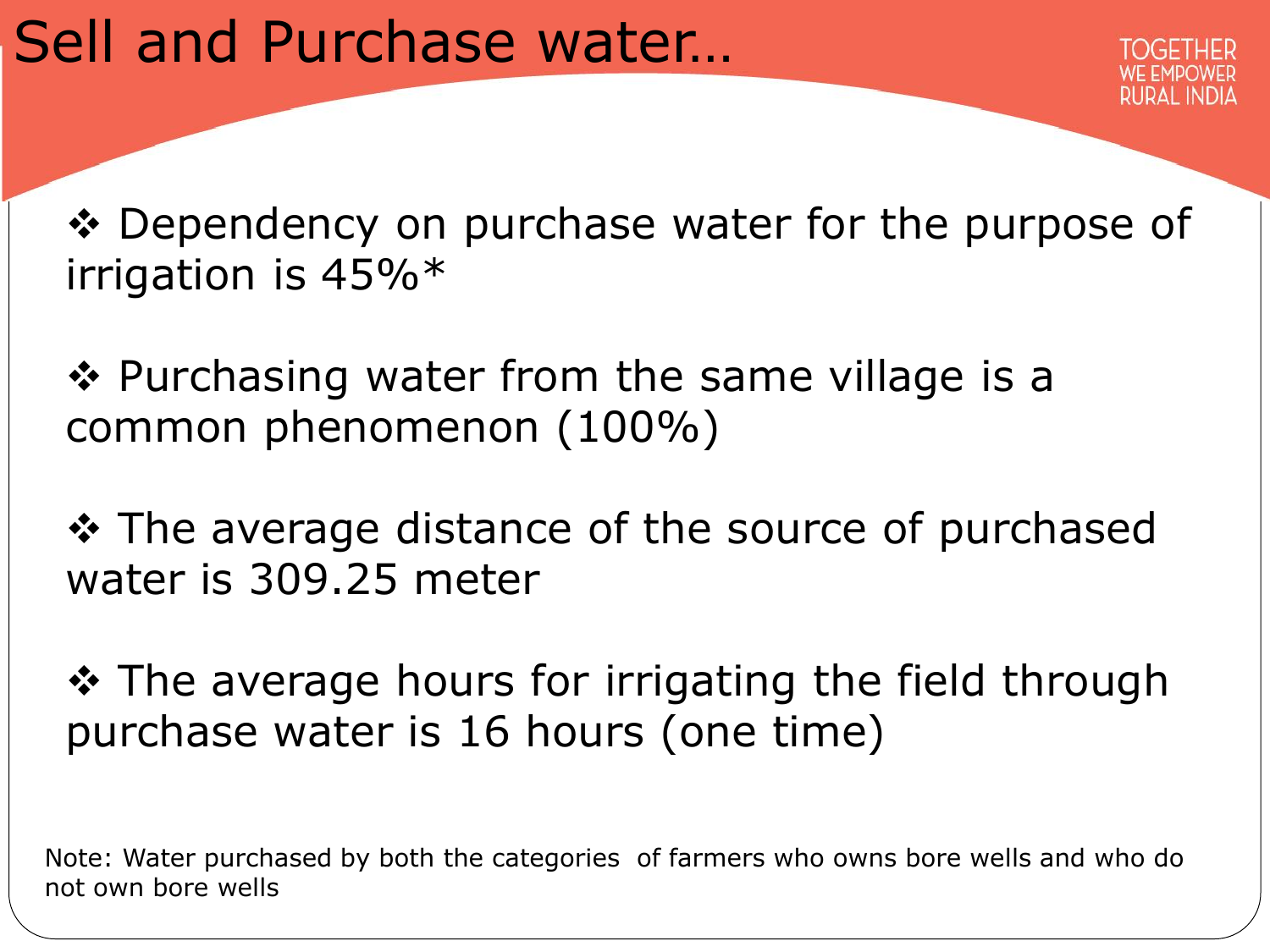



**\*The average cost of purchased water per** acre for wheat is INR 1523 and mustard is INR 1495

 Of them, only 20% of farmers had sold water for 12 acres of land for the purpose of irrigation in last year

❖ The average cost of sold water per acre for wheat and mustard is INR 600

Note: The difference between purchase and sold water is due to the additional cost of diesel included by the water purchasers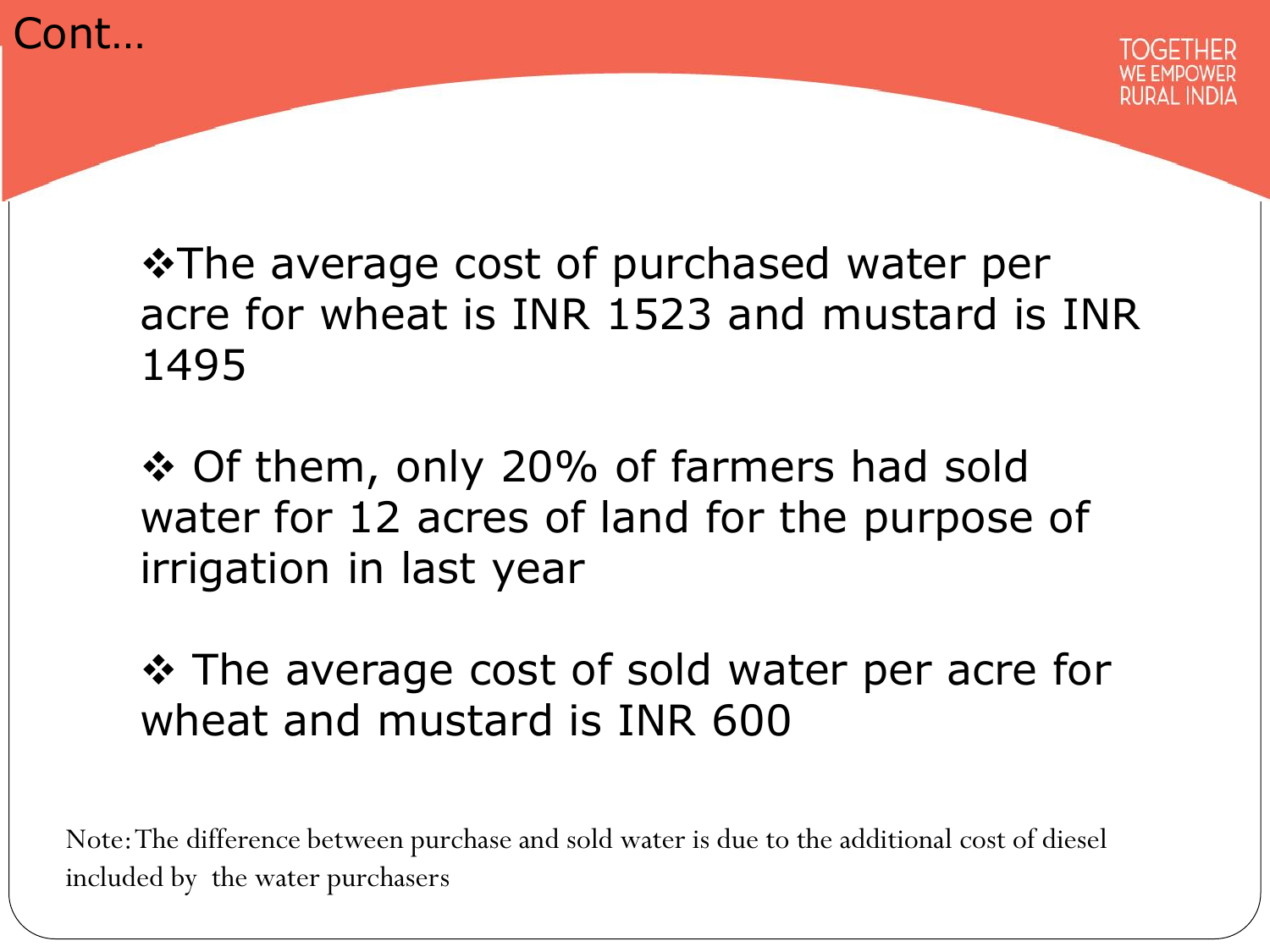| <b>Average amount of seeds</b><br>& yield   | <b>Wheat</b><br>$N = 32$ | <b>Mustard</b><br>$N = 28$ | <b>Millet</b><br>$N=7$ | <b>Jowar</b><br>$N=22$ |
|---------------------------------------------|--------------------------|----------------------------|------------------------|------------------------|
| Cropped area<br>(Acre)                      | 32                       | 28                         |                        | 22                     |
| Amount of seeds sowed<br>(per acre/ per kg) | 54.04                    | 2.25                       | $\mathcal{P}$          | 23.7                   |
| Average yield per acre<br>(quintal)         | 18.31                    | 8.71                       | 7                      |                        |

**Note**: Some farmers from highly saline water area said that they had sown 80 to 85 kg of wheat seeds. Other wise the modal value of sowing seeds in the area is 45kg Jowar largely used for the purpose of fodder, therefore 0 yield has been shown in the table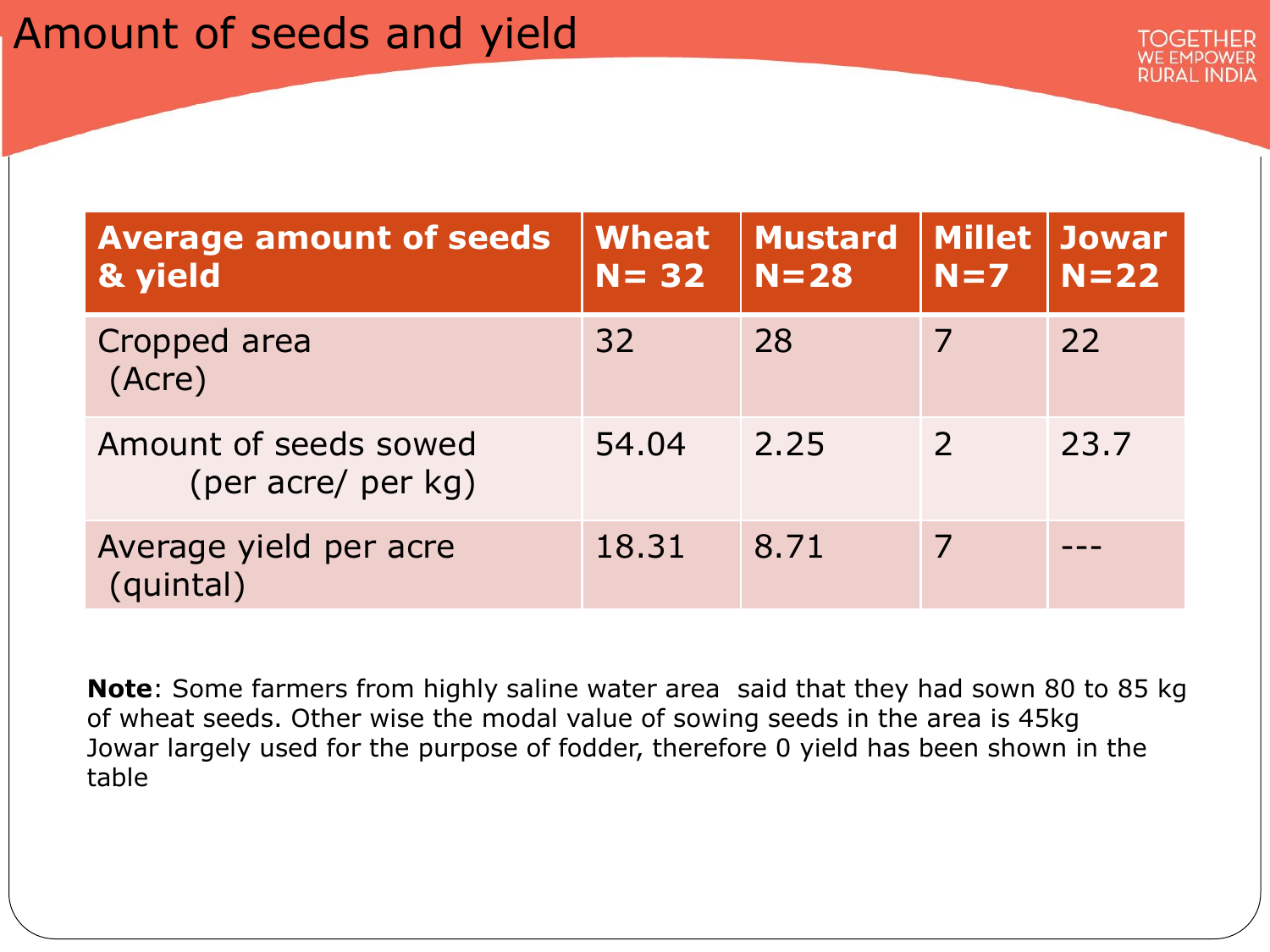#### Water sources



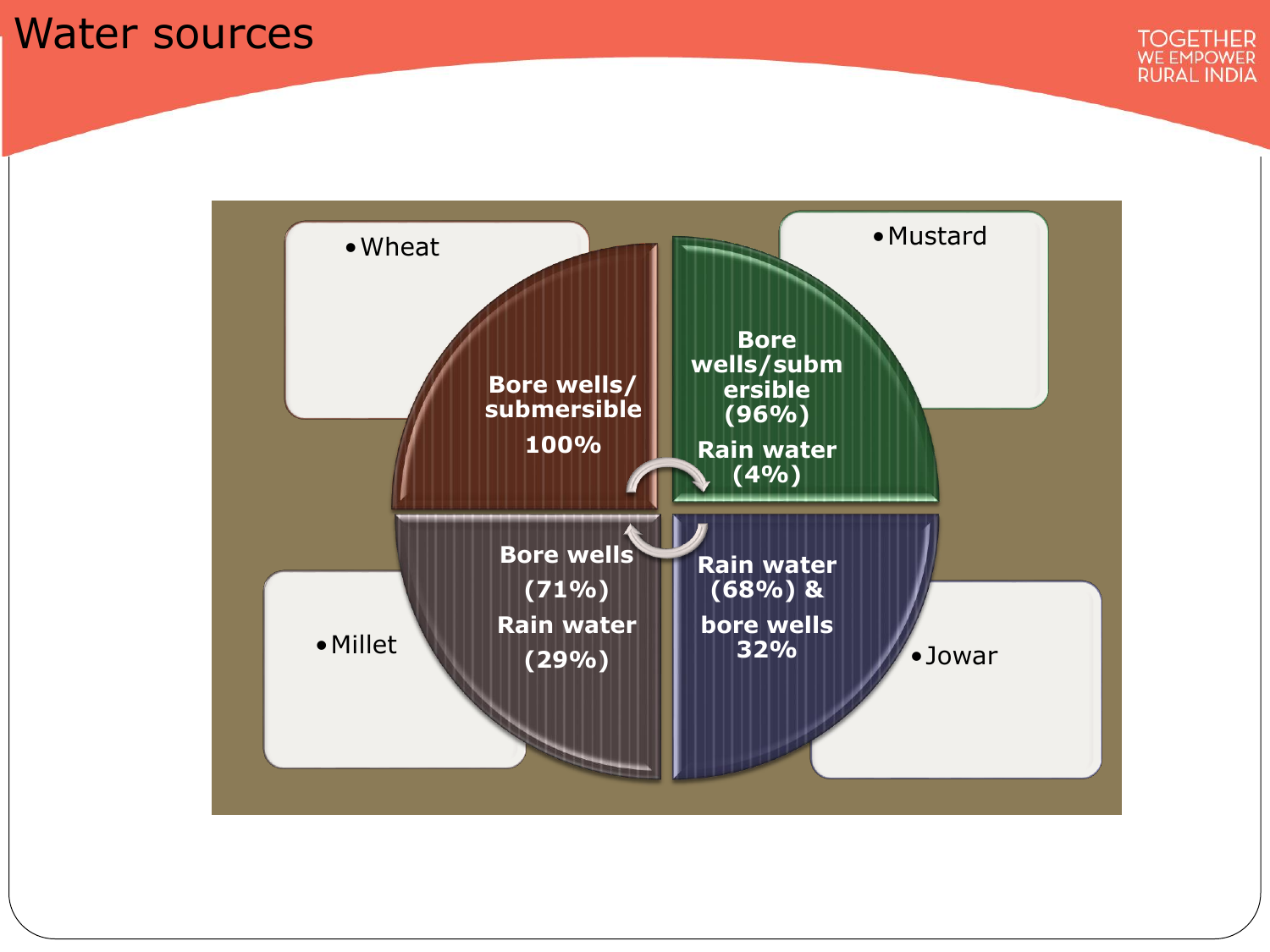### Input in Irrigation



## Input in Irrigation

|                                                 | <b>Wheat</b>     | <b>Mustard</b>  | <b>Millet</b> | <b>Jowar</b> |
|-------------------------------------------------|------------------|-----------------|---------------|--------------|
| Average hours of irrigation (hrs)<br>(One time) | 14               | 15              | 11            | 14.5         |
| Average number of irrigation (no of<br>time)    | 5                | 1.3             | $\mathbf{1}$  | 1.4          |
| Average Irrigation cost (purchase)              | $N = 10$<br>5380 | $N = 13$<br>784 | 733           | 1050         |
| Average irrigation cost (own source)            | 3154             | 925             | 566           | 236          |

 $\geq$  Cost of purchase water for wheat irrigation is higher than those who have own water sources. Because only the diesel cost has been considered for them

 $\triangleright$ In contrast, the cost of irrigation for mustard is higher of those who have own water source because they prefer to irrigate the mustard field more than once.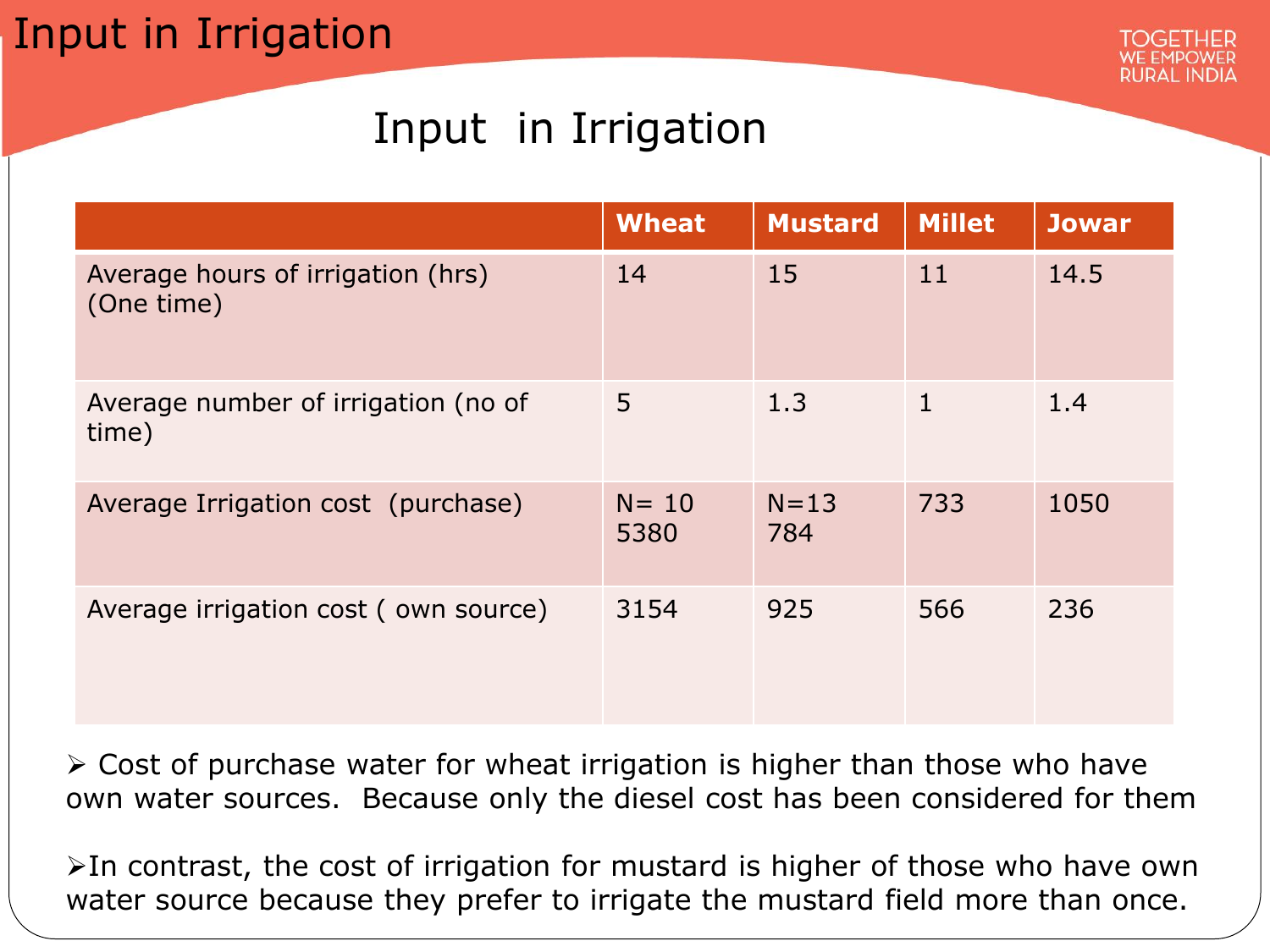### Amount of water

Of total respondents having bore wells, 90% could be able to respond the question on amount of water

- $\triangleright$  Almost all the villagers having bore wells have the diesel pump with a capacity of 8 HP
- $\geq 91\%$  of the pipe size is 4 inches

Approximate amount of water spent on the particular land (liter)



**Limitation**: Measurement of water is a highly technical matter. It depends on many other factors like the size of the pipe, distance of the tube wells and the capacity (HP) of the pump etc. The above calculation has been done through considering all those factors. In addition, to know the amount of water, discussion held with different groups (farmers, water sellers, water buyers and owner of tube wells ) to know unit of water consumed per acre per time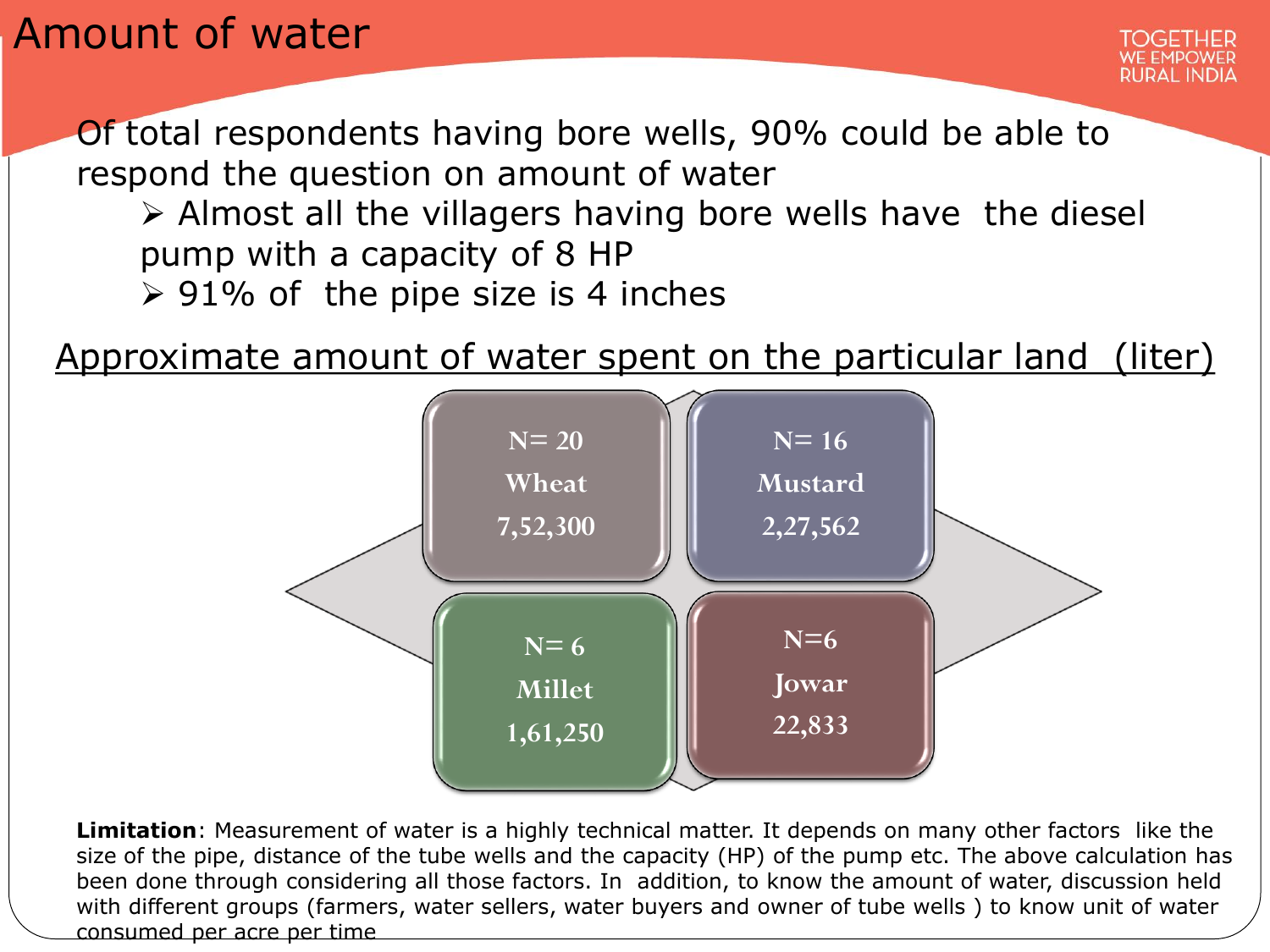# Labour input crop wise

#### Labour input for Sowing (Average)

|                                     | <b>Wheat</b><br>$N = 32$ | <b>Mustard</b><br>$N = 28$ | <b>Millet</b><br>$N=7$ | <b>Jowar</b><br>$N=22$ |
|-------------------------------------|--------------------------|----------------------------|------------------------|------------------------|
| Sowing done by labourers            | 3.2                      | 7.2                        | $\Omega$               | $\Omega$               |
| Number of people involved           | $\vert$ 1                |                            | 1                      |                        |
| Time consumes in sowing<br>(Minute) | 51                       | 40                         | 34                     | 40                     |
| <b>Expenses</b>                     | 312                      | 305                        | $311*$                 | $326*$                 |

**Note:** Generally sowing of wheat (96.8%) and mustard (92.8%) is done through machines and millet and Jowar by self (100%) \* Plowing done by tractor after sowing of seeds and hence cost mentioned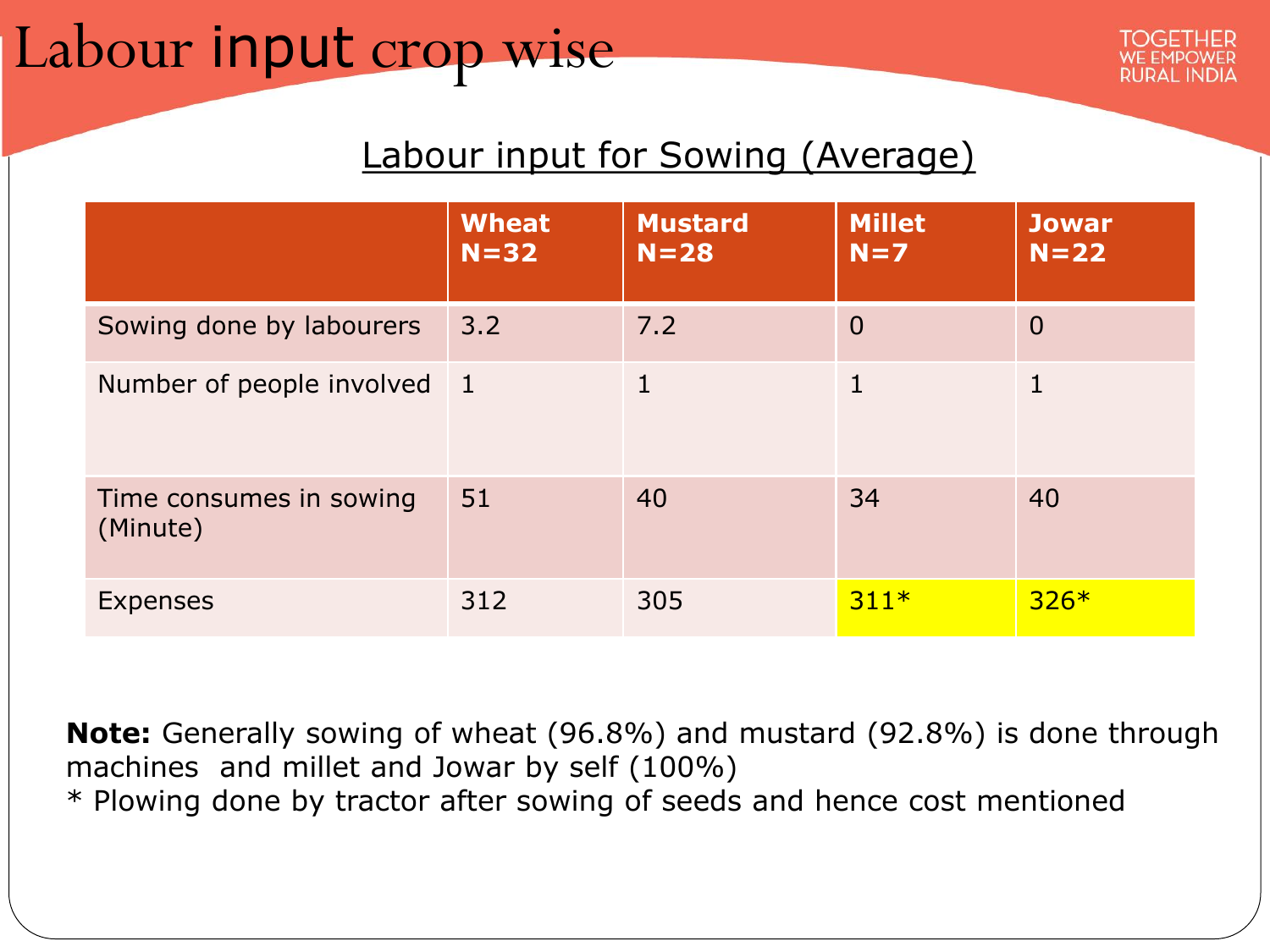

#### Labour cost for the purpose of irrigation (Average)

|                                           | <b>Wheat</b><br>$N = 32$ | <b>Mustard</b><br>$N = 28$ | <b>Millet</b><br>$N=7$ | <b>Jowar</b><br>$N = 22$ |
|-------------------------------------------|--------------------------|----------------------------|------------------------|--------------------------|
| Irrigation done by labourers              | 3.2                      | 14.3                       |                        |                          |
| Number of people<br>involved(modal value) |                          |                            |                        | $1***$                   |
| Hours of work                             | 13.75                    | 14.7                       | 11                     | 13                       |
| labour cost in irrigation                 | 400                      | 637                        |                        |                          |

Millet: 71.4 % (self) and 28.6% (rain fed) Jowar: 72.7% (rain fed) and 27.3% (self) Average labour cost for wheat has been counted from 2 (N=2) \*\*\* of those who had irrigated Jowar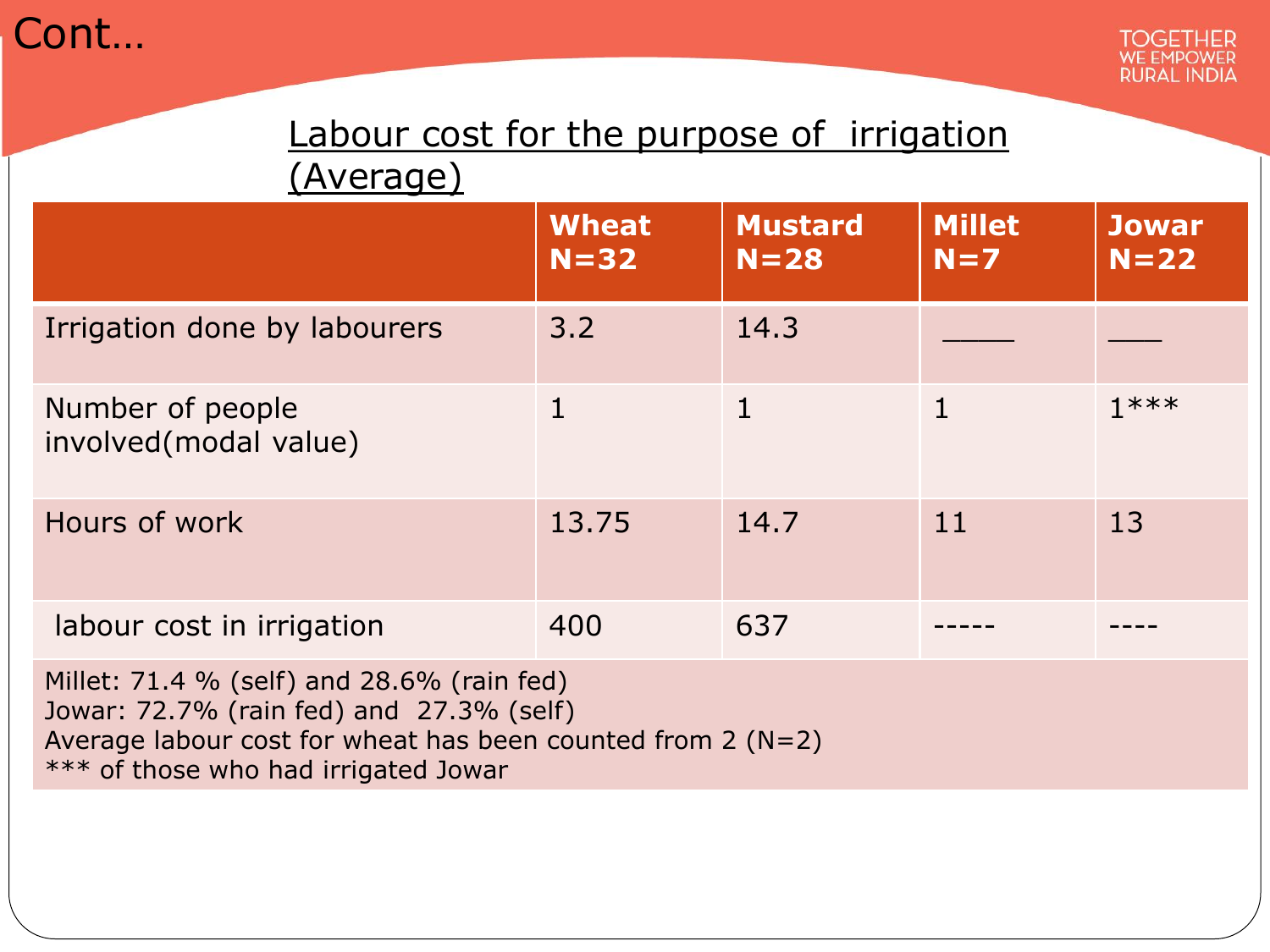



#### Labour Input in weeding

- ▶ 87.5% of wheat field were not weeded during the past season
- $\geq 12.5\%$  farmers had weeded the field by their own
- $\triangleright$  The average hours they had worked in the field was 2 hours
- $\triangleright$  Weeding was not done for other crops i.e. mustard, millet and jowar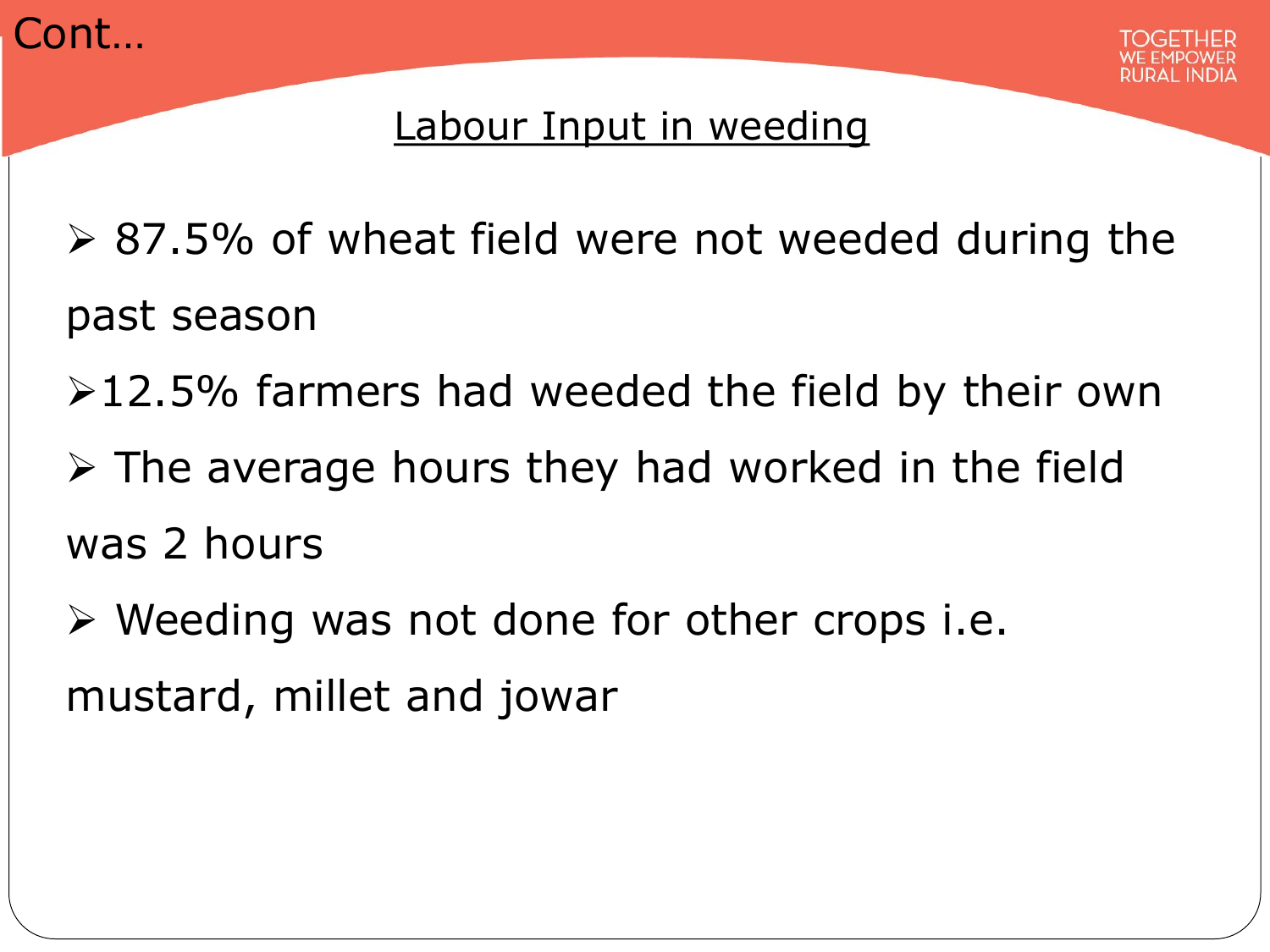Cont…



#### Labour Input in crop Harvesting



Labour employment for the purpose of wheat and mustard harvesting is higher than the millet and jowar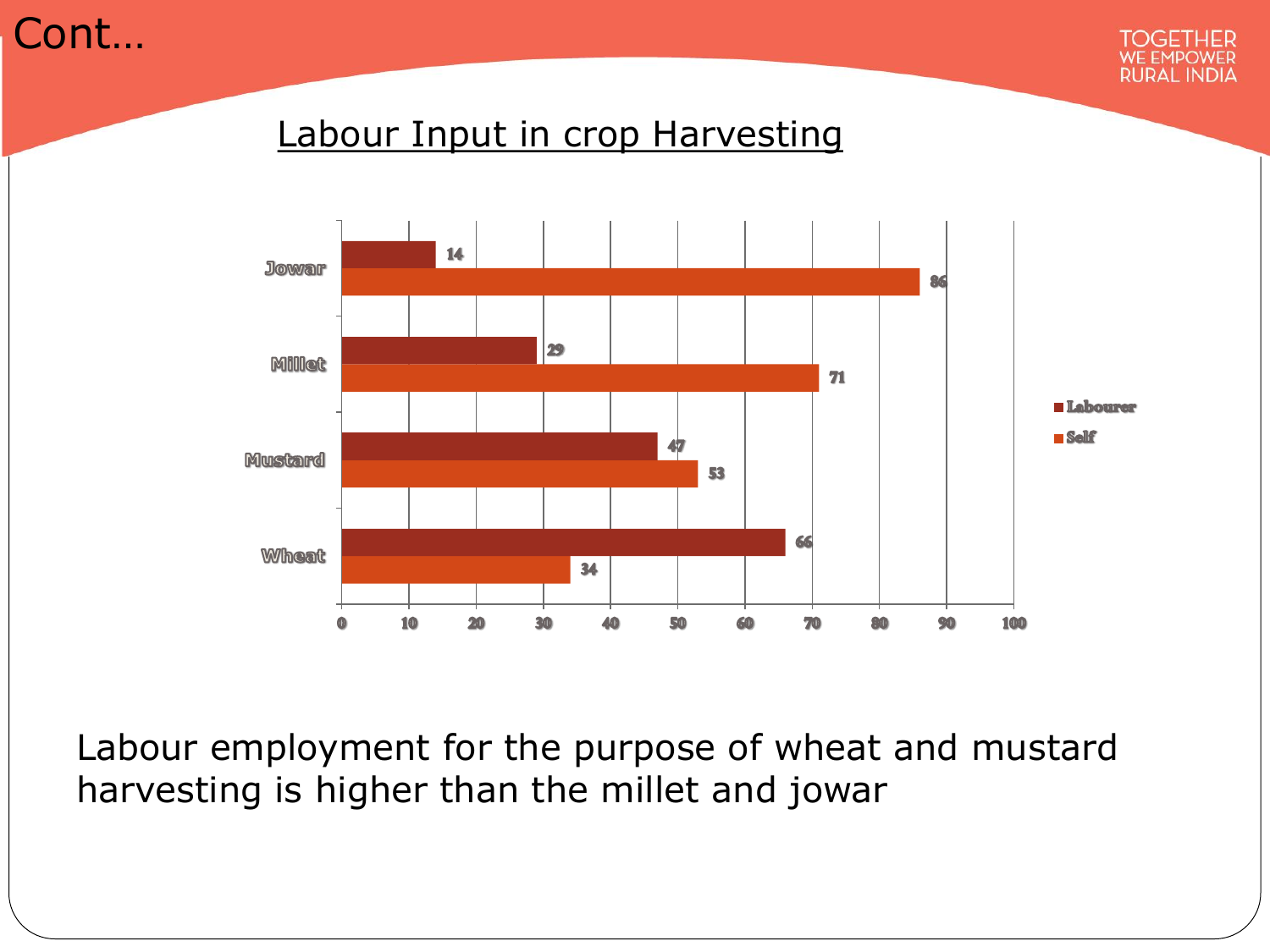



#### Labour Input in Harvesting (Average)

|                            | Wheat | Mustard | Millet | Jowar    |
|----------------------------|-------|---------|--------|----------|
| Numbers of people involved |       |         |        |          |
| Hours of work              | 20.5  | 19.2    | 18     | 54       |
| Labour cost                | 3219  |         |        | $\cdots$ |

 Labour input for Millet and Jowar for the purpose of harvesting is very rare in the farming landscape of Mewat

≻66% of farmers had employed labourers for harvesting of wheat and 46.4 for harvesting of mustard.

For mustard labourer are not paid by cash. Generally they carry the mustard wood (after harvesting) for the purpose of cooking fire.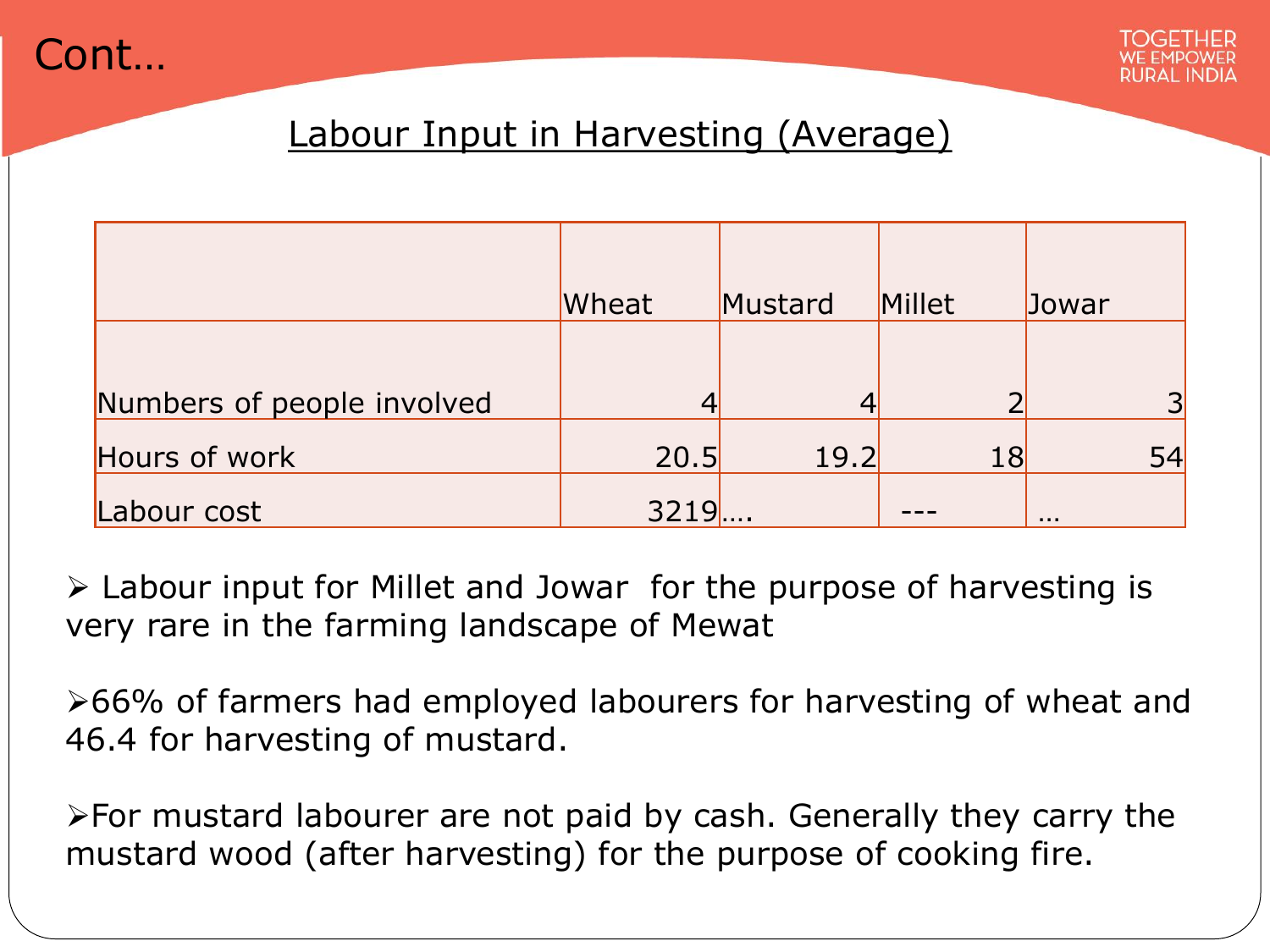## Chemicals input

| <b>Chemicals/</b><br>fertilizers | <b>Wheat</b><br>(kg)                                                         | <b>Mustard</b><br>(kg) | <b>Millet</b><br>(kg) | <b>Jowar</b><br>(kg) |
|----------------------------------|------------------------------------------------------------------------------|------------------------|-----------------------|----------------------|
| Urea                             | $(N=31)$<br>99                                                               | $(N=25)$<br>45.2       | $(N=7)$<br>47         | $(N=21)$<br>43       |
| <b>DAP</b>                       | $(N=31)$<br>48.59                                                            | $(N=25)$<br>46         | $(N=4)$<br>21.3       | $(N=3)$<br>15        |
| K.meg                            | $(N=3)$<br>20                                                                | $N=3)$<br>20           |                       |                      |
| Zink                             | $(N=3)$<br>10                                                                |                        |                       |                      |
| Sulpher                          | Used for mustard only and only 2 farmers had<br>used it 1-5 kg, $1 = 1.5$ kg |                        |                       |                      |
| <b>Boron</b>                     | Used for mustard and only 2 farmers 2kg each had<br>used it                  |                        |                       |                      |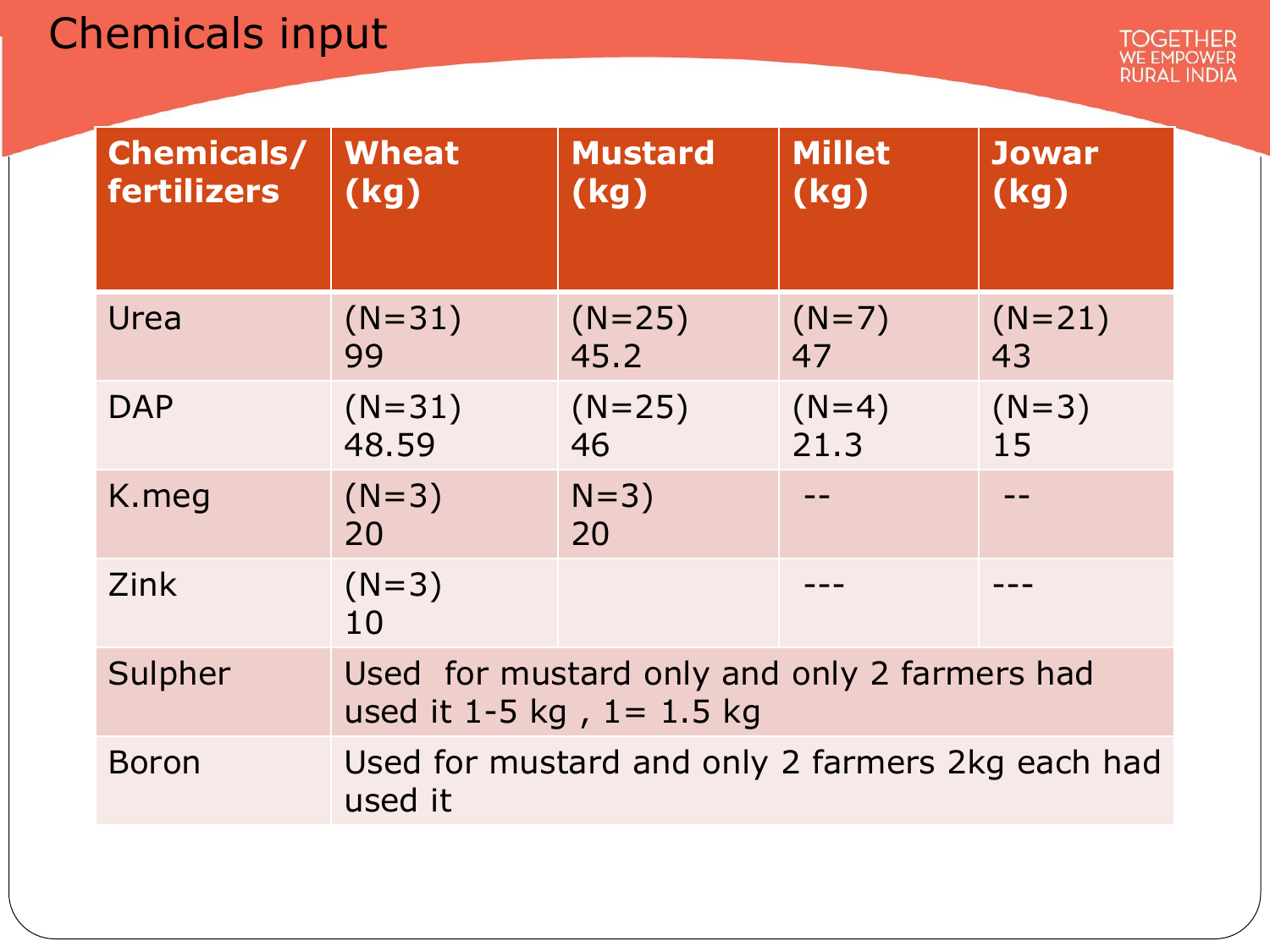### Existing scenario of germination



Uniformity in germination  $(in\%)$ 



 $\triangleright$  In general, people belief that there is no uniformity in germination and the percentage is higher in millet and jowar (100%) than wheat and mustard

 $\triangleright$  land leveling through tractors is generally done for wheat and mustard crops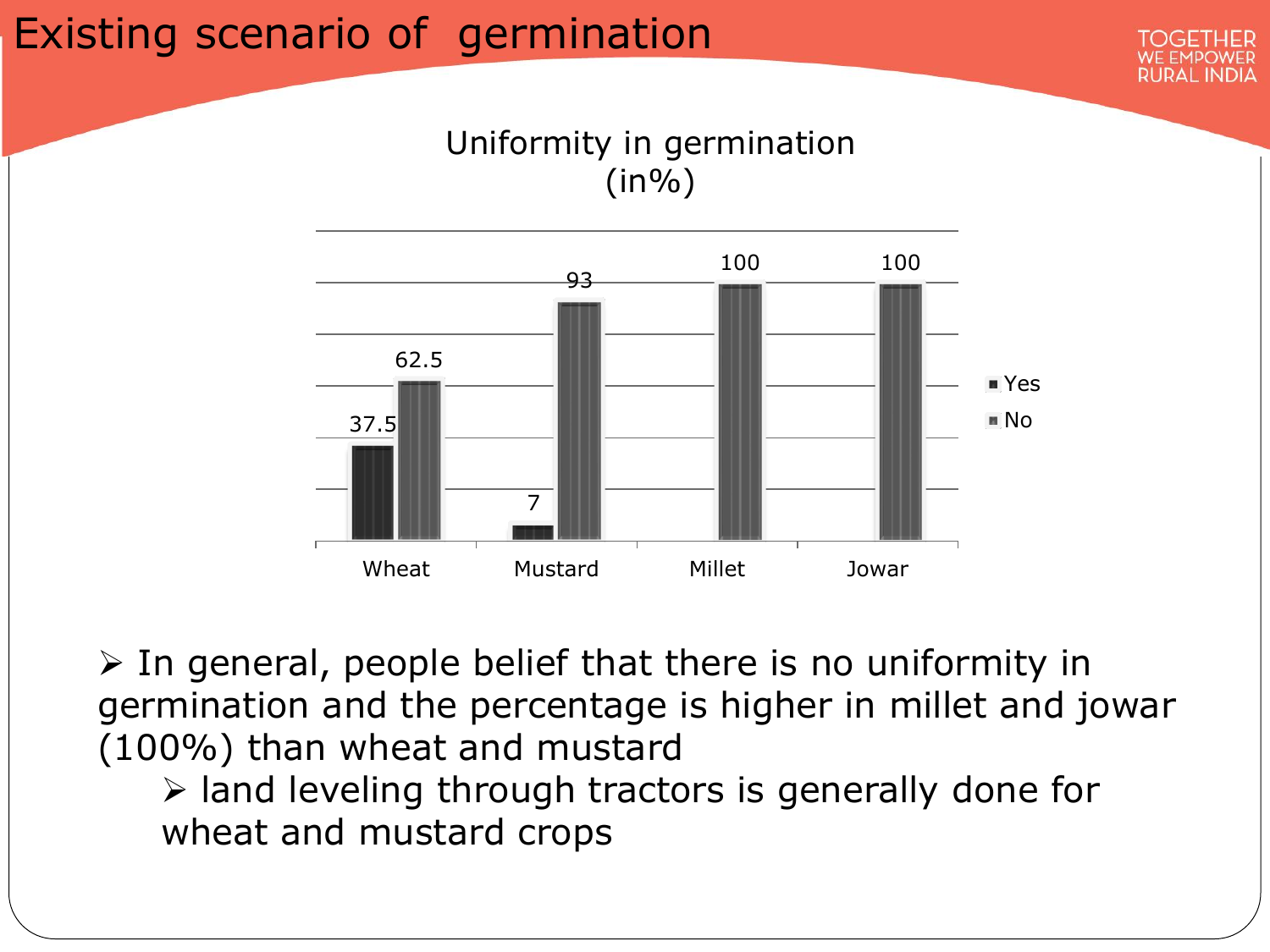### Existing scenario of crop maturity



#### Uniformity in crop maturity (%)



 Uneven crop maturity is found to be a common phenomenon in respect to all the crops

▶ 34.3 of farmers reported for uniform crop maturity in case of wheat.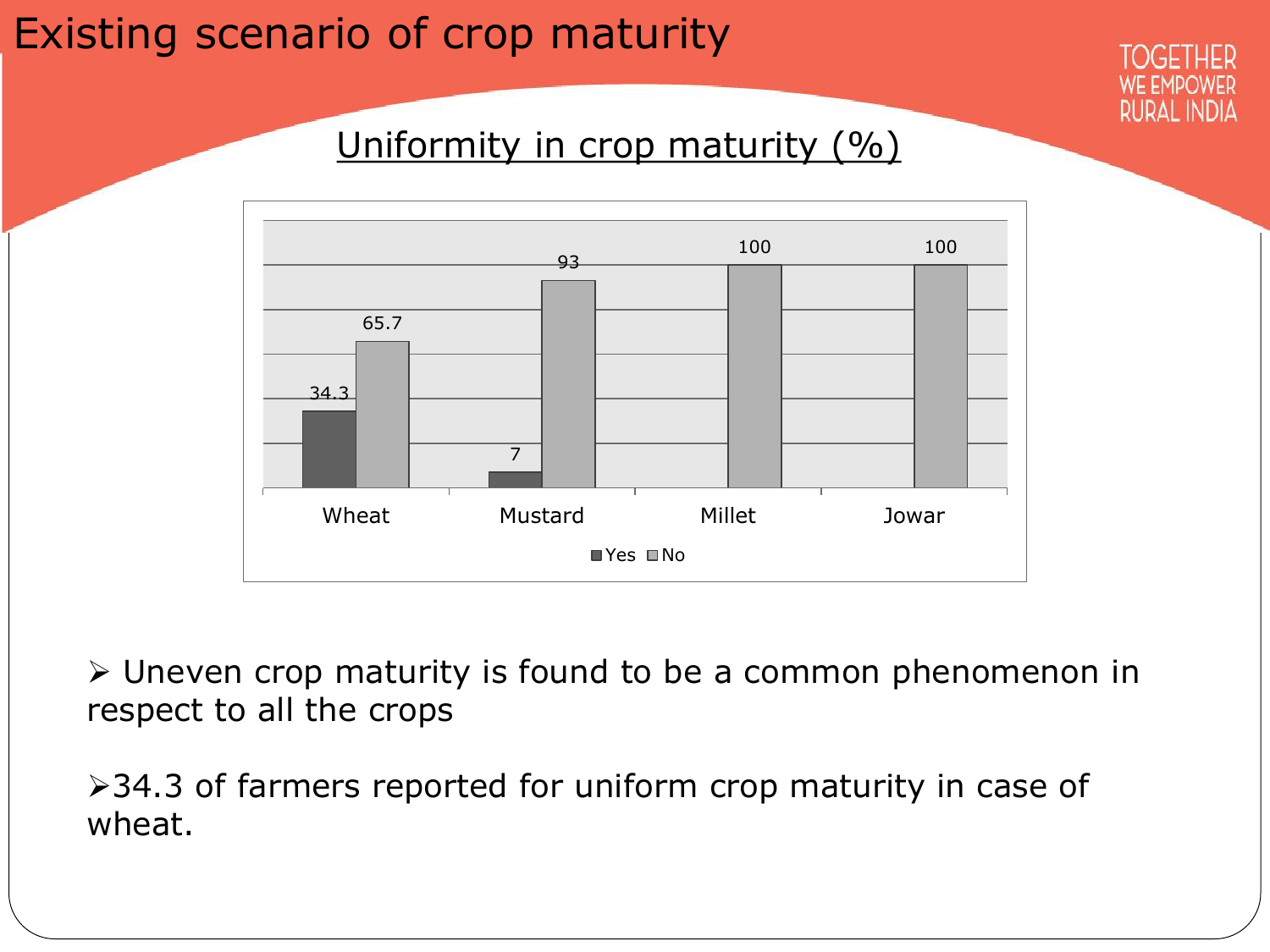

#### **Land Leveling Details**

- $>$  51.7% of farmers reported that they had labeled their land prior to sowing seeds
- $\geq$  Of them 58% had developed their land in 2015
- $\triangleright$  Land leveling was done by the tractor (100%)
- $\triangleright$  The average hours of leveling the land through tractor was 5.6 hours
- $\triangleright$  In total 82 acres of land of 31 farmers had been leveled through tractors (non-laser)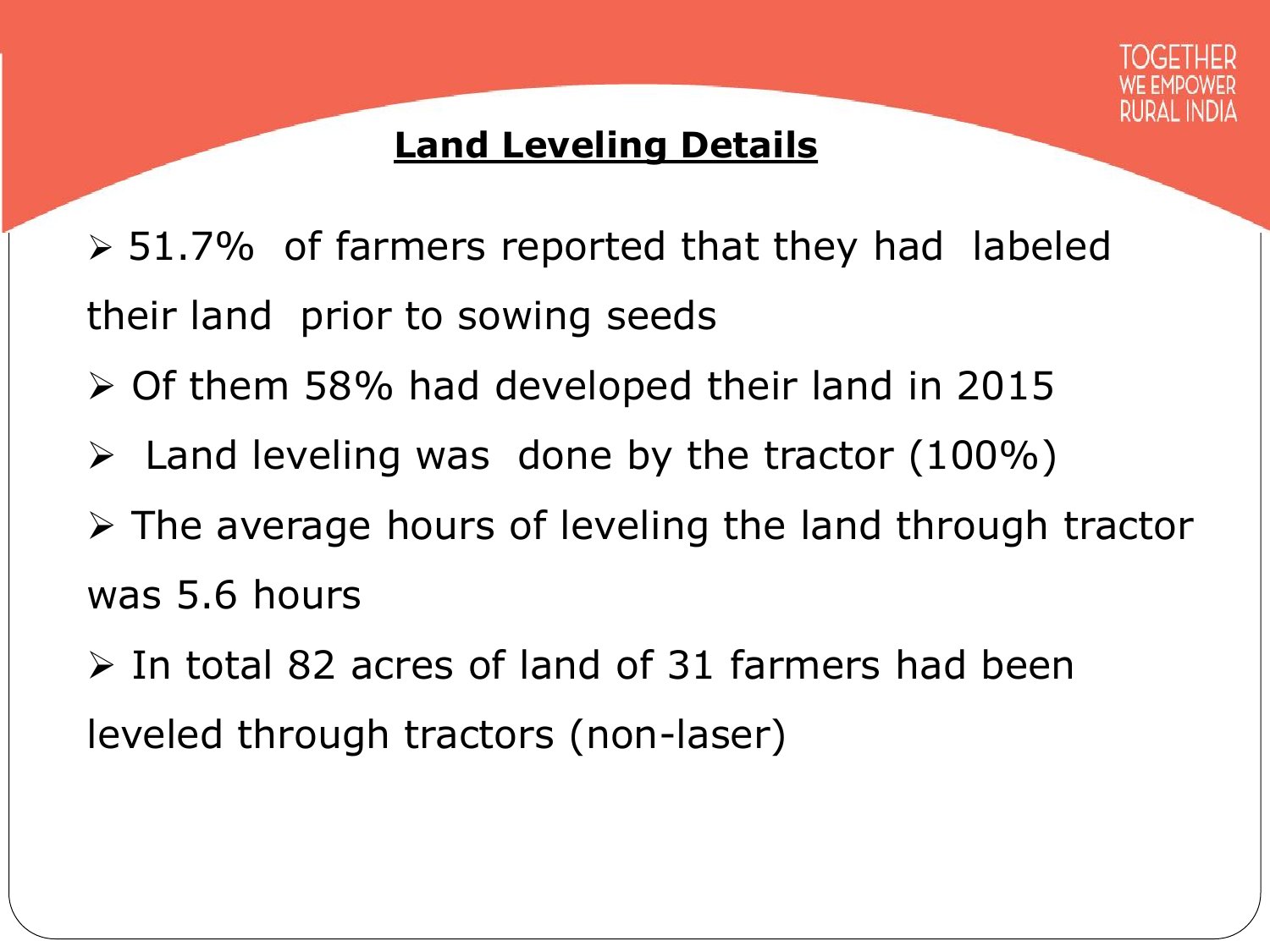$\triangleright$ The average cost of land leveling through tractor is INR 426.82. However those who have their own tractors had spent only diesel cost. Those who do not have tractors had spent an amount of Rs 700 to 1500 /-

- $\geq$  Of them who had done land leveling, 66% realized the quality was average followed by 23% as good and 10% as bad
- $\geq$  83% believe that laser leveling would be a better option to make the land even accurately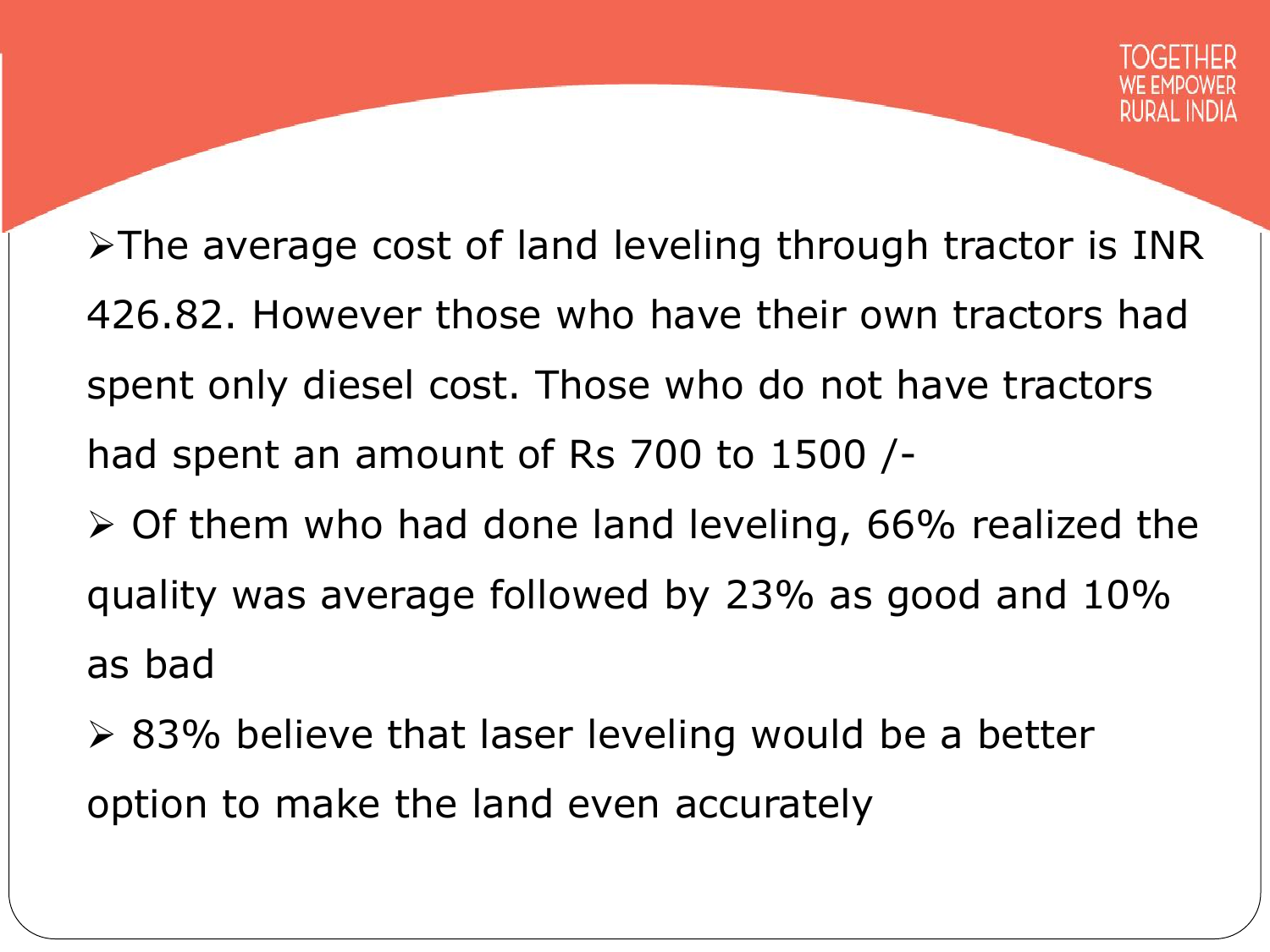#### **Conclusion**



 $\triangleright$  Keeping the objectives of Laser land leveling, the existing scenario of water consumptions, labour input, germination & crop maturity status have been collected. Major findings of the study as follows:

 $\triangleright$  Water consumptions for wheat is comparatively higher than other crops i.e mustard, millet and Jowar. Labour input for the purpose of harvesting is found to be comparatively higher than other activities i.e. Sowing, Irrigation and weeding

 $\triangleright$  For wheat and mustard sowing is largely done by machines and Jowar and millet by the farmer himself